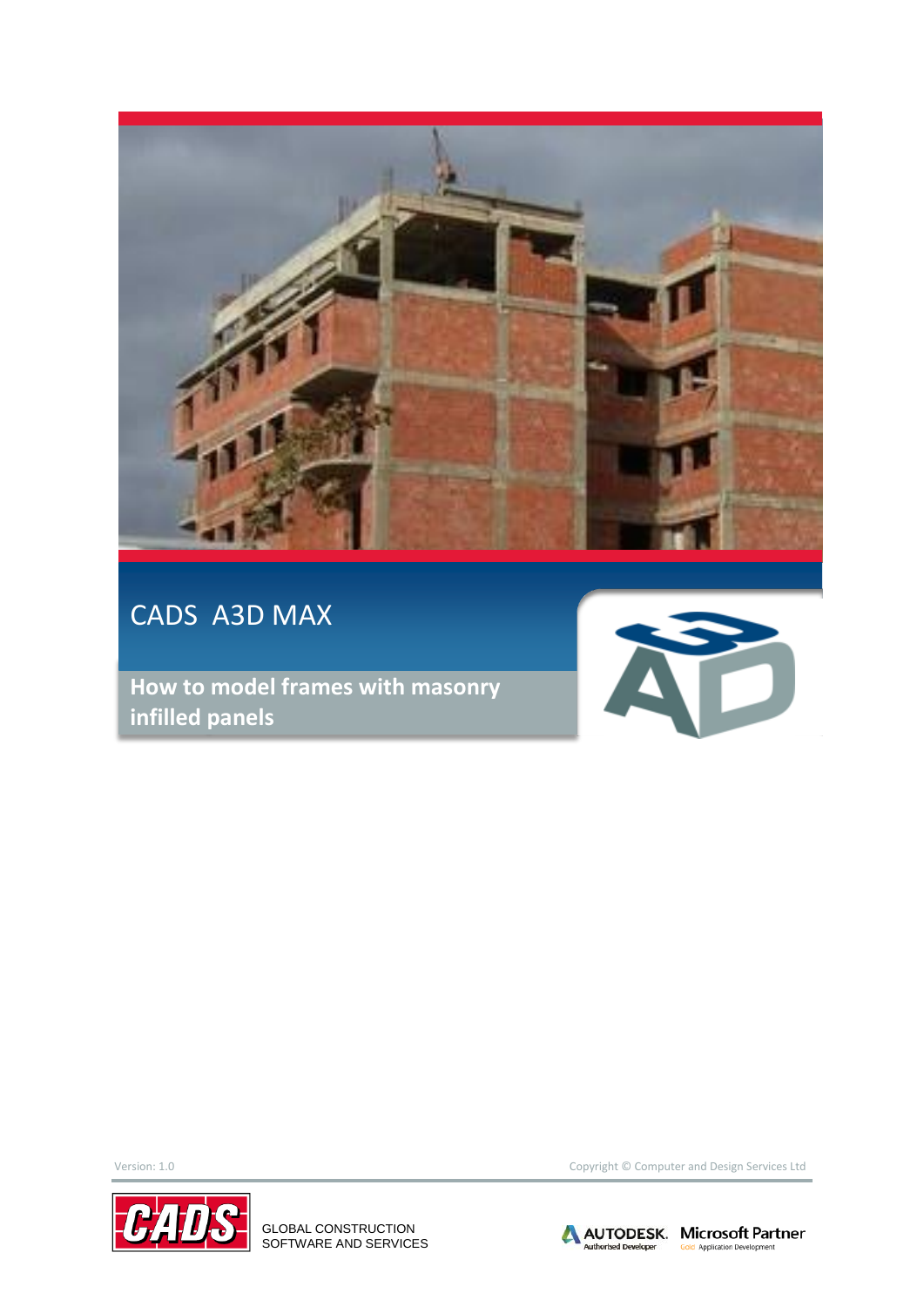# **Revision history**

| <b>Date</b> | <b>Version</b> | <b>Description</b> | Author     |
|-------------|----------------|--------------------|------------|
| 02/03/2015  | 1.0            | Draft for review   | <b>RCH</b> |
|             |                |                    |            |
|             |                |                    |            |

| 1              |       |  |  |  |  |  |  |  |  |
|----------------|-------|--|--|--|--|--|--|--|--|
| $\overline{2}$ |       |  |  |  |  |  |  |  |  |
|                | 2.1   |  |  |  |  |  |  |  |  |
|                | 2.2   |  |  |  |  |  |  |  |  |
|                | 2.2.1 |  |  |  |  |  |  |  |  |
|                | 2.2.2 |  |  |  |  |  |  |  |  |
| 3              |       |  |  |  |  |  |  |  |  |
|                | 3.1   |  |  |  |  |  |  |  |  |
|                | 3.2   |  |  |  |  |  |  |  |  |
|                | 3.3   |  |  |  |  |  |  |  |  |
| 4              |       |  |  |  |  |  |  |  |  |
|                | 4.1   |  |  |  |  |  |  |  |  |
|                | 4.2   |  |  |  |  |  |  |  |  |
|                | 4.2.1 |  |  |  |  |  |  |  |  |
|                | 4.2.2 |  |  |  |  |  |  |  |  |
|                | 4.2.3 |  |  |  |  |  |  |  |  |
| 5              |       |  |  |  |  |  |  |  |  |

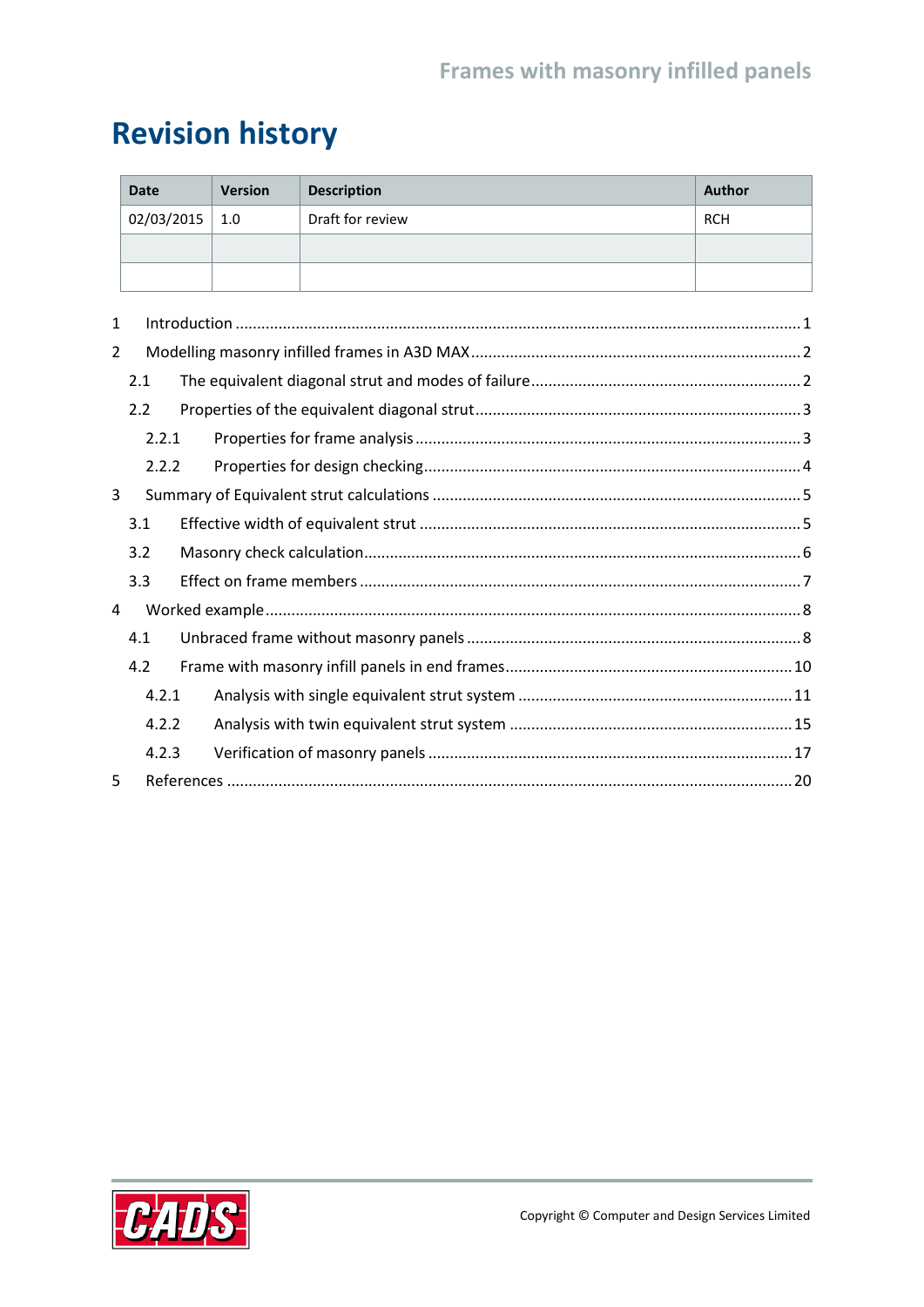## <span id="page-2-0"></span>**1 Introduction**

Ever since fully framed building structures were pioneered in the nineteenth century, designers have been infilling selected frames with brickwork or blockwork masonry. Usually the infilling has served primarily as external cladding or internal compartmentation but competent engineers have always been aware of its potential function as bracing and frequently relied on it either implicitly or explicitly. The stiffness and strength of infilled frames has been a popular research topic with a large catalogue of theses and published papers. It is therefore surprising that very little design guidance is available in British or European standards. The subject seems to have fallen into an `information hole' between the steel and reinforced concrete codes and the structural masonry codes.

In recent decades the trend to tall buildings, open-plan offices and lightweight moveable partitioning has led to designers concentrating resistance to lateral loads into steel bracing bays or reinforced concrete shear walls and stair/lift cores. Nevertheless masonry infilled frames still provide an economic alternative for low and medium rise structures and it is therefore important to have structural analysis and design guidance for this method of construction. Fortunately a relatively simple model and method was published by Hendry<sup>1</sup> based on the original `equivalent strut' proposed by Polyakov<sup>2</sup> and developed by Holmes<sup>3</sup>, Stafford-Smith<sup>4</sup> and others. This has been adopted as the basis of the the following guidance for users of CADS A3D MAX.

This guide has been prepared with appropriate professional engineering logic and care but it has no official status and its interpretation and application is the responsibility of the user.

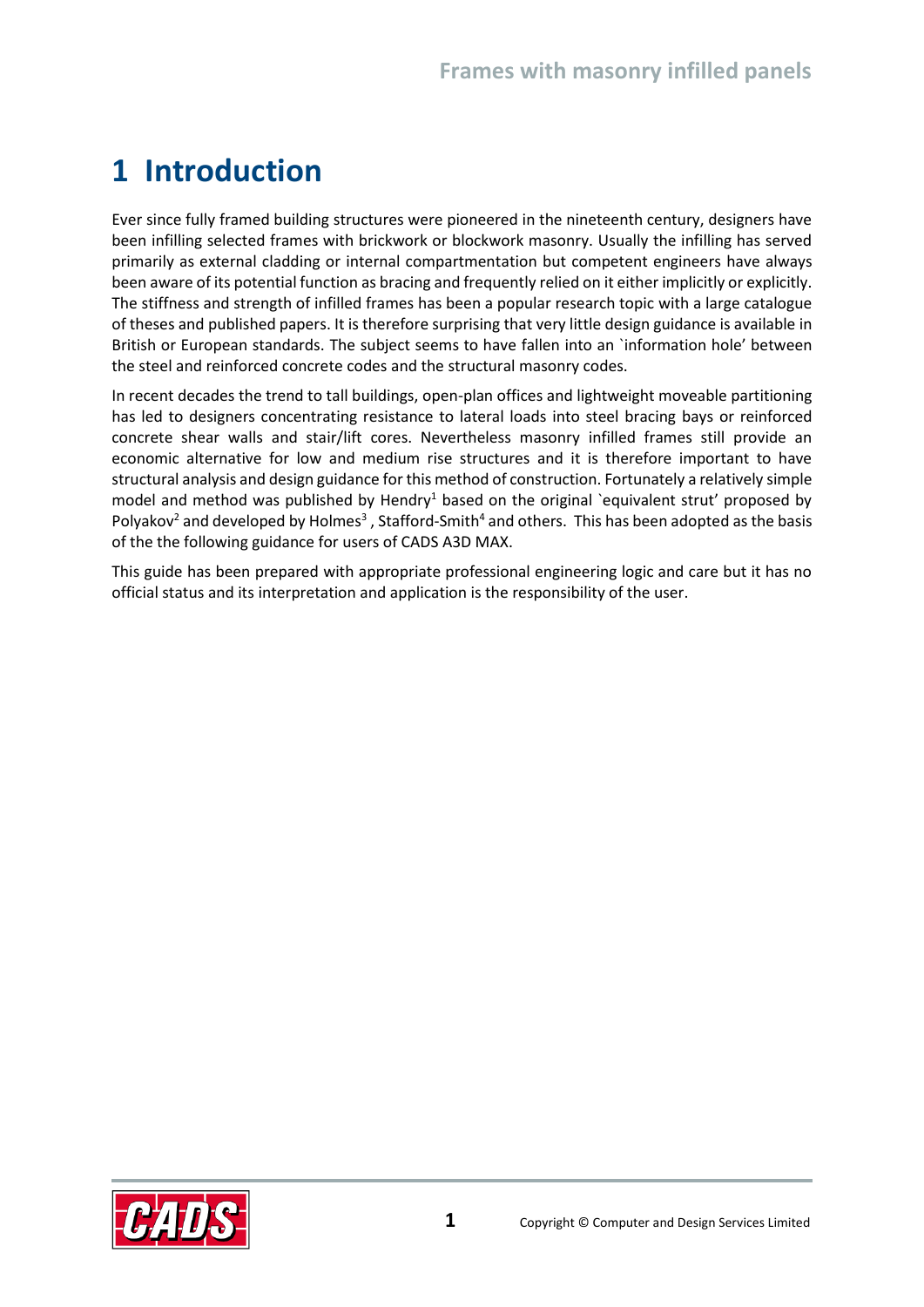# <span id="page-3-0"></span>**2 Modelling masonry infilled frames in A3D MAX**

## <span id="page-3-1"></span>**2.1 The equivalent diagonal strut and modes of failure**

This method is based on the premise that the contribution of a masonry panel infilling a structural frame may be represented by equivalent diagonal bracing as illustrated in fig 1.



Fig 1 Corner crushing

Fig 1 shows a frame restrained against sway by the infill acting as compression brace. The diagram shows corner crushing which is a common mode of failure in tests.



Fig 2 Diagonal cracking

Diagonal cracking may occur in some circumstances if the infill has high crushing and shear strength. This is less common.



Fig 3 Compression buckling

Out-of-plane compression buckling may occur if the infill is so thin relative to the panel size that second order effects become significant.



Fig 4 Shear/sliding

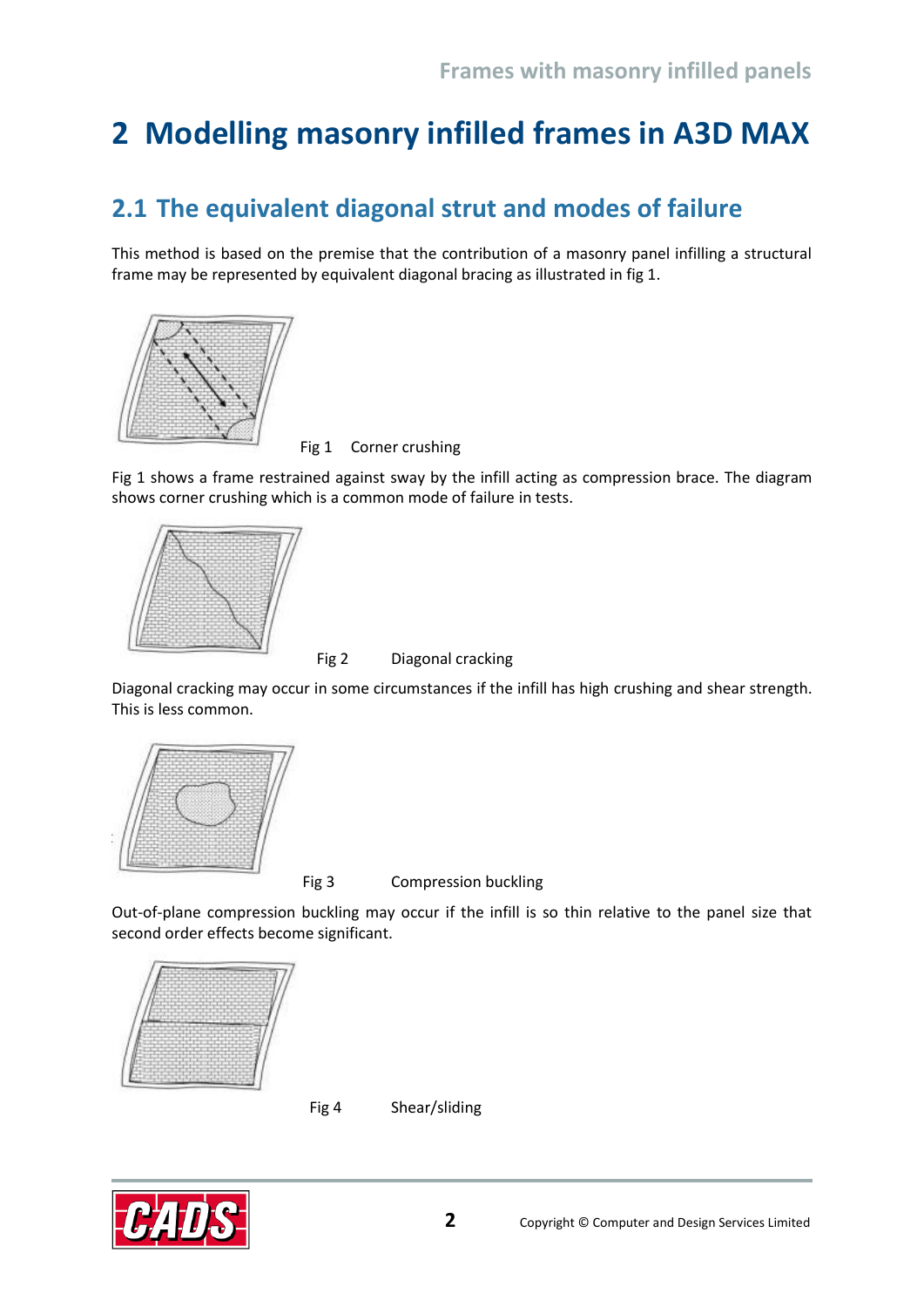Fig 4 shows another common mode of failure – shear/sliding which may be horizontal as shown or stepped. Shear failure of the masonry does not cause collapse because the sheared panel jams into the frame so as to provide continued resistance. However it is safe to treat it as an ultimate limit state.

Failure modes 1, 2 and 3 may be checked using the BS 5628 or EN 1996-1-1 methods for members primarily in compression with effective length equal to the diagonal length. Failure mode 4 may be checked using the code methods for in-plane horizontal shear. Obviously the beam and column frame must be made adequate to resist the forces induced by the system.

All of the above modes of failure can be investigated by modelling the infill acting as a diagonal strut in frame analysis. Obviously if the applied horizontal force reverses, the opposite diagonal becomes the compression strut so the infill should be modelled as compression-only cross bracing.

This guide excludes consideration of infill panels with openings. Although there are research papers dealing with infill panels with openings it is considered that designers would not normally rely on these as contributing to the overall stability of a building.

Similarly as masonry walls are relatively easily dismantled in error compared with concrete shear walls and steelwork bracings, it is advisable to rely only on walls which are unlikely to be disturbed during the life of the building eg: fire compartment walls, lift and stair walls. Consideration should be given to building in durable warning labels beneath the finishes to minimise the possibility of unauthorised or unqualified alterations. Construction drawings should be clearly labelled to show essential infill wall panels and clear instructions given as to the latest stage at which they must be installed. The temporary stability and wind resistance of the frame prior to installation of bracing panels should be carefully considered.

## <span id="page-4-0"></span>**2.2 Properties of the equivalent diagonal strut**

#### <span id="page-4-1"></span>**2.2.1 Properties for frame analysis**

For the purposes of frame analysis it is necessary to define the properties of the equivalent strut.

- $E_w$  Modulus of elasticity. The E value may be obtained from the relevant structural masonry codes of practice eg: BS 5628-2 Annex C; BS EN 1996-1-1 clause 3.7.2. and UK NA.2.9. Alternatively a value may be obtained for selected masonry using CADS Wallpanel MAX.
- B Width of section is the wall panel thickness  $t_w$ .
- D Depth of the section is the width of the equivalent strut w. A method for calculating w based on stiffness/contact theory is given by Hendry<sup>1</sup> and summarised in section 3.1. However a conservative first estimate is given by:
	- w = panel diagonal length/10
- End condition. The member should be considered as pin-ended.
- Directionality. The member should be considered as compression-only (CO).
- Location. If the infill wall is built up tight to the beam above it, the CO diagonals may for simplicity connect diagonally opposite nodes/joints of each panel. Alternatively a more elaborate model with offset nodes may be adopted as discussed in section 3.3. In the special case whereby the infill wall is not built tight to the beam above additional nodes should be introduced just below the

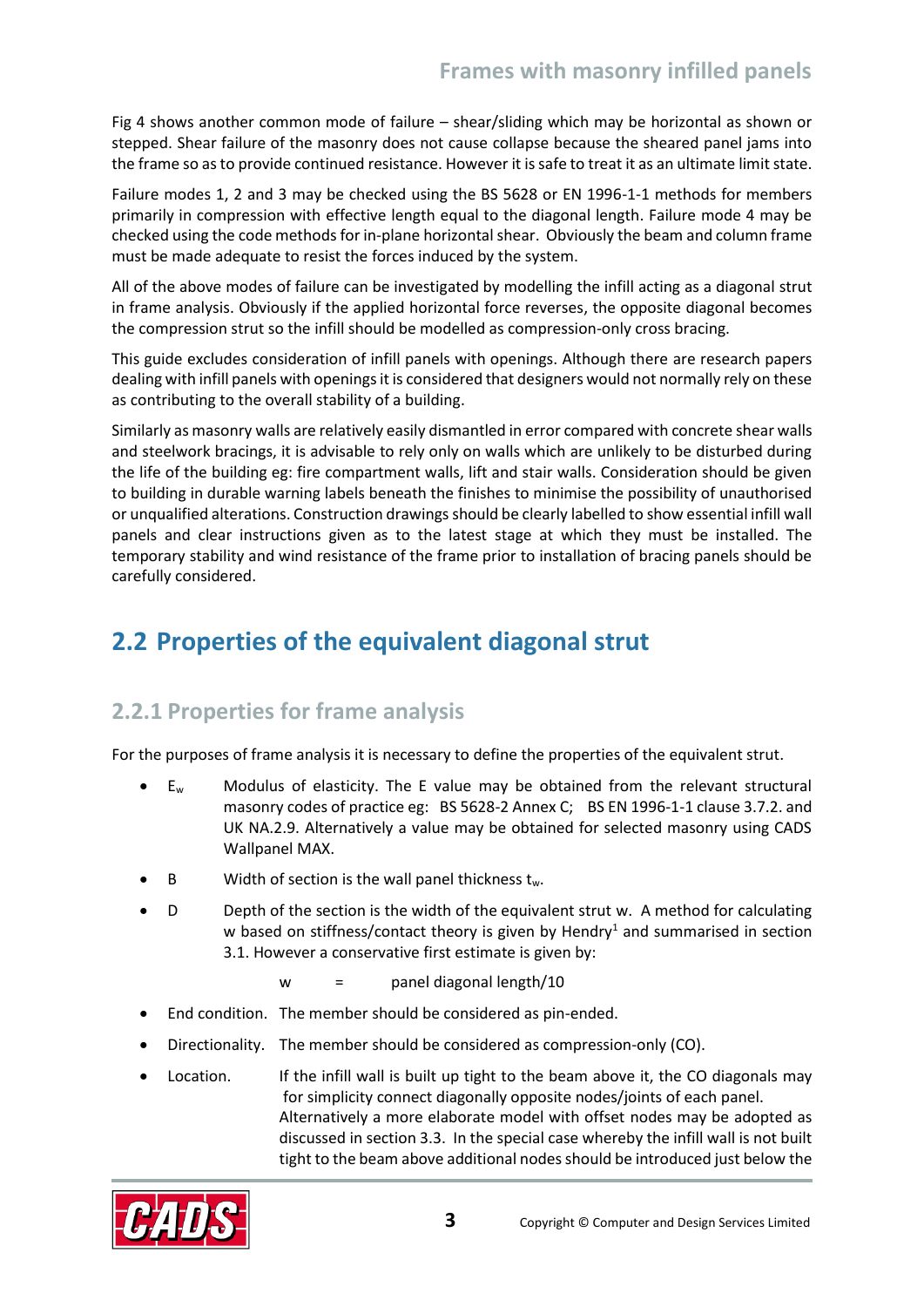main nodes in the columns to connect the diagonals and the effective width of the strut should be calculated to allow for lack of beam contact. In this case the possibility of a sliding failure between the wall panel and columns should be considered. However this option is not considered further in this document.

- Self weight For reasons related to the analysis procedure, A3D MAX ignores the self weight of members specified as compression-only (or tension-only) This is not a problem because we do not want the weight of the `equivalent strut' to be included. We want the self weight of the whole panel to be applied to the frame. This can be achieved either by applying relevant loads to the beam below each panel or by creating loading panels. These should be specified as `non-rigid'. Self weight of a panel is applied as an in-plane dead load with `bearing' load distribution.
- Wind loads In order to apply lateral wind pressures and suctions to the panels it is recommended to create non-rigid loading panels which can also be used for self weight as noted above.

### <span id="page-5-0"></span>**2.2.2 Properties for design checking**

Following frame analysis the wall panel should be checked for compliance with the relevant code of practice for structural masonry. The principal checks are:

- Compression resistance of the equivalent masonry strut. This requires the characteristic compressive strength of the masonry as given by eg: BS 5628-1 clause 19 or BS EN 1996-1-1 lause 3.6.1. This is then used to calculate the compression resistance using eg: BS 5628-1 clause 28 and Annex B or BS EN 1996-1-1 clauses 5.5.1 and 6.1.2.
- Shear resistance at the mid height of the panel. This requires the characteristic shear strength as given by BS 5628-1 clause 21 or BS EN 1996-1-1 clause 3.6.2. The BS EN 1996-1-1 calculation is given in clause 6.2.

Further details of these design checks and the relevant properties of the wall panel are discussed in section 3 of this guide and a worked example is given in section 4.

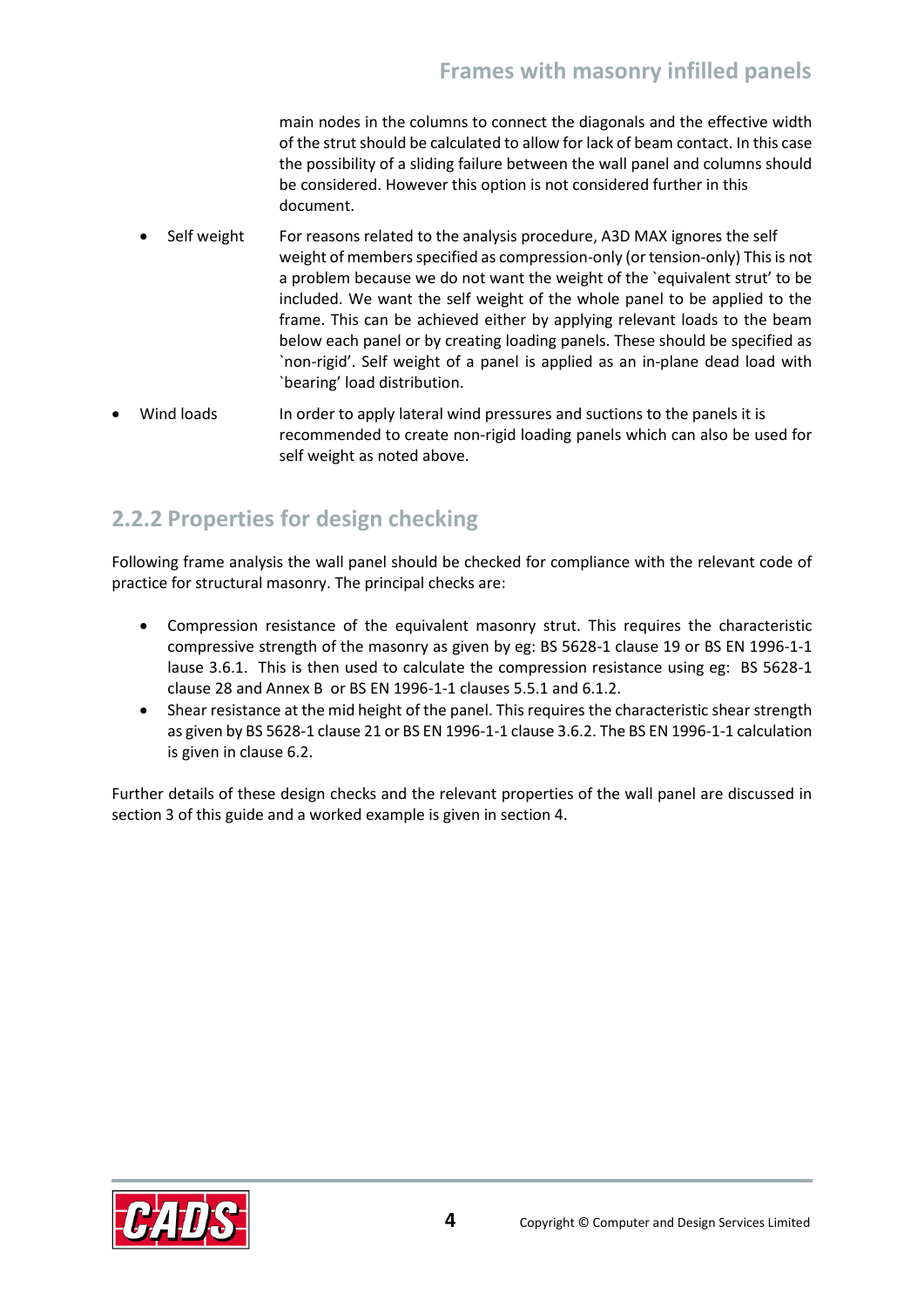## <span id="page-6-0"></span>**3 Summary of Equivalent strut calculations**

The following text is a summary and interpretation of that given by Hendry<sup>1</sup> adapted for use with BS EN 1996-1-1.

### <span id="page-6-1"></span>**3.1 Effective width of equivalent strut**

At an early stage of in-plane loading of an infilled frame, cracks open between the frame and the infill except in the vicinity of the loaded corners. The contact lengths at the corners are governed by the relative stiffnesses of the frame and the infill masonry. Using the theory of beams on elastic foundation and assuming a rigid jointed frame, the relative stiffness of the column and wall is expressed by the parameter  $\lambda_c$ 

| $\lambda_c$ |          | $[E_w \tcdot t \tcdot Sin2\theta / (4 \tcdot E_c \tcdot I_c \tcdot H)]^{0.25}$ |
|-------------|----------|--------------------------------------------------------------------------------|
| where:      |          |                                                                                |
| $E_w$       |          | the modulus of elasticity of the wall masonry in kN/mm <sup>2</sup>            |
| $E_c$       | $\equiv$ | the modulus of elasticity of the column in kN/mm <sup>2</sup>                  |
| t           | $=$      | the thickness of the wall in mm                                                |
| θ           | $=$      | $tan^{-1}(H/L)$                                                                |
| н           | $=$      | height of the panel in mm                                                      |
|             |          | length of the panel in mm                                                      |
|             |          | المنادما المناصبات والمستحدث والقطاع والمالقة والقادمة                         |

The contact length is then given by:

 $W_c$  = 0.5. $\pi/\lambda_c$  in mm

Similarly for the beam/wall interface:

 $λ<sub>b</sub> = [E<sub>w</sub> . t . Sin2θ / (4 . E<sub>b</sub> . I<sub>b</sub> . L)]<sup>0.25</sup>$ 

where:

 $E<sub>b</sub>$  = the modulus of elasticity of the beam in kN/mm<sup>2</sup>

The contact length is then given by:

 $W_b$  = 0.5.π/ $\lambda_b$  in mm

Fig 3.1 shows approximate contact stress profiles, and the linear idealisation of compressive stresses in the equivalent strut according to Hendry<sup>1</sup>:-

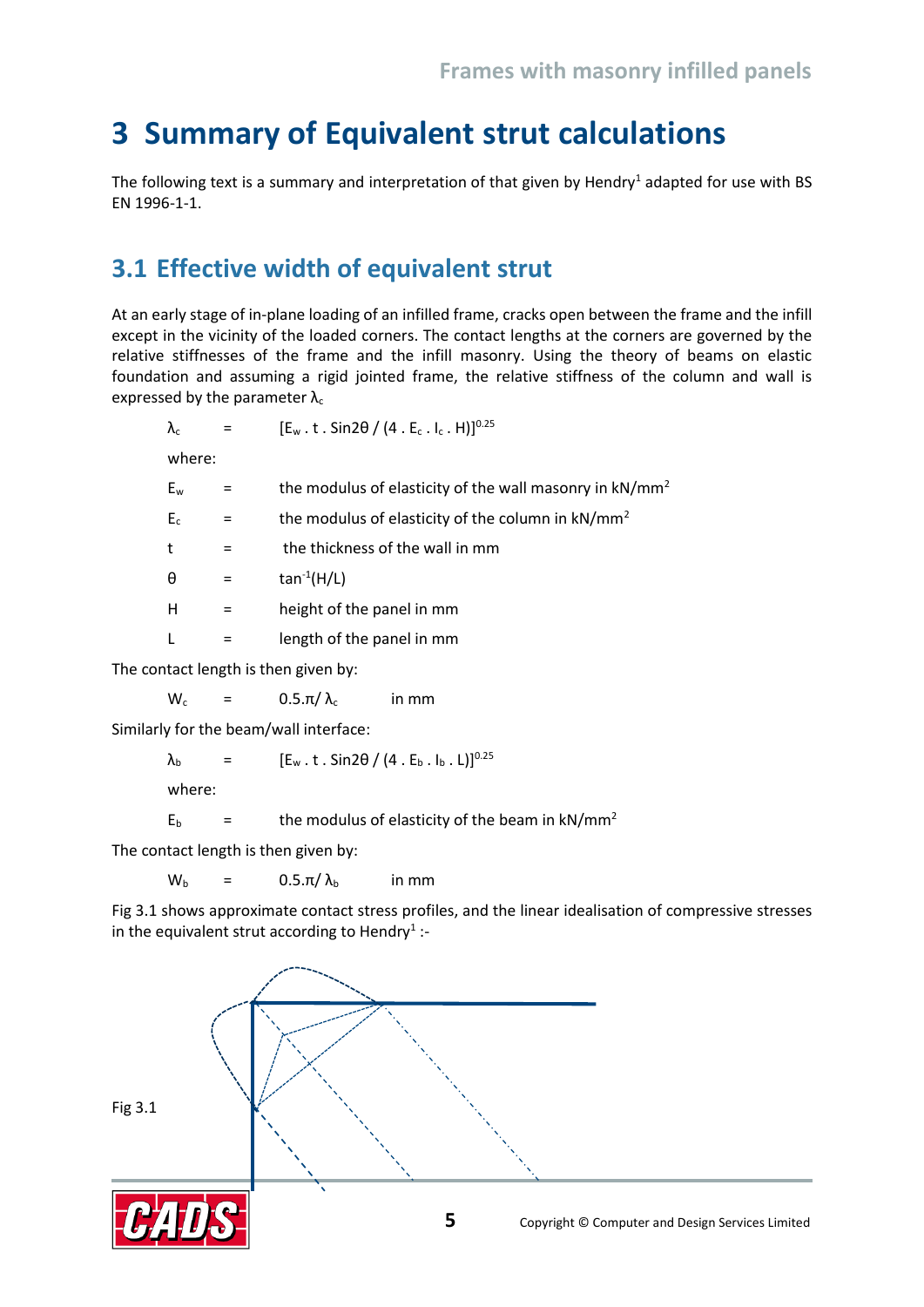| Overall width of strut                                                | $W_0$ | $\mathbf{r} = \mathbf{r}$ | $[W_c^2 + W_b^2]^{0.5}$           | mm |
|-----------------------------------------------------------------------|-------|---------------------------|-----------------------------------|----|
| Assuming that stress distribution is approximately linear/triangular: |       |                           |                                   |    |
| Effective width of strut with beam and column contact w               |       | $=$ $-$                   | 0.5. $[w_c^2 + w_b^2]^{0.5}$      | mm |
| Or if there is no beam contact:                                       | w     | $=$                       | $0.5 \cdot w_c \cdot \cos \theta$ | mm |

If the above seems somewhat idealised especially as it makes no allowance for lack of fit and other workmanship issues, some reassurance may be gained from the researchers' reports of good correlation with experimental results.

## <span id="page-7-0"></span>**3.2 Masonry check calculation**

| If the force in the strut given by frame analysis at the ultimate limit state is $F_a$               |       |                            |                       |   |                                              |                           |                                       |                                                                                  |     | kN                                                                      |
|------------------------------------------------------------------------------------------------------|-------|----------------------------|-----------------------|---|----------------------------------------------|---------------------------|---------------------------------------|----------------------------------------------------------------------------------|-----|-------------------------------------------------------------------------|
| Shear force on panel bed joints                                                                      |       |                            |                       |   |                                              | F <sub>h</sub>            | $=$                                   | $F_a$ . Cos $\theta$                                                             |     | kN                                                                      |
| Normal force on panel bed joints                                                                     |       |                            |                       |   |                                              | $F_n$                     | $=$                                   | $F_a$ . Sin $\theta$                                                             |     | kN                                                                      |
| Shear failure surfaces extend across the full length of the panel so find the length in compression: |       |                            |                       |   |                                              |                           |                                       |                                                                                  |     |                                                                         |
| Taking moments about leeward side of panel at mid-height:                                            |       |                            |                       |   |                                              |                           |                                       |                                                                                  |     |                                                                         |
| Overturning moment of horizontal force component                                                     |       |                            |                       |   |                                              | $\mathsf{M}_{\mathsf{o}}$ | $=$                                   | $F_h$ . H/2                                                                      |     | kNmm                                                                    |
| Restoring moment of vertical force component                                                         |       |                            |                       |   |                                              | $M_{\rm rv}$              | $=$                                   | $F_n$ . L                                                                        |     | kNmm                                                                    |
| Restoring moment of panel weight above mid height                                                    |       |                            |                       |   |                                              | $M_{rw}$                  | $=$                                   | $W_w$ . L/4                                                                      |     | kNmm                                                                    |
| Where $W_w$ is the weight of the wall panel.                                                         |       |                            |                       |   |                                              |                           |                                       |                                                                                  |     |                                                                         |
| Position of centroid of loads from leeward edge:                                                     |       |                            |                       |   |                                              |                           |                                       |                                                                                  |     |                                                                         |
|                                                                                                      |       |                            |                       | X | $=$ $-$                                      |                           |                                       | $(M_{\text{rv}} + M_{\text{rw}} - M_{\text{o}})/(F_{\text{n}} + W_{\text{w}}/2)$ |     | mm                                                                      |
| Length in compression                                                                                |       |                            |                       |   | $L_c$                                        | $=$                       |                                       | Lesser 3X and L                                                                  |     | mm                                                                      |
| Following BS EN 1996-1-1 clause 6.2 and UK NA for shear resistance at wall panel mid height:         |       |                            |                       |   |                                              |                           |                                       |                                                                                  |     |                                                                         |
| Design compressive stress at mid height $\sigma_d$                                                   |       |                            |                       |   | $\equiv$                                     |                           |                                       | 1000. $(F_n + W_w/2)/(L_c \t t)$                                                 |     | N/mm <sup>2</sup>                                                       |
| Characteristic shear strength from clause 3.6.2                                                      |       |                            |                       |   |                                              |                           |                                       |                                                                                  |     |                                                                         |
|                                                                                                      |       | $f_{\mathsf{v}\mathsf{k}}$ | $=$                   |   | Lesser of: $f_{\nu k0}$ + 0.4 $\sigma_d$ and |                           |                                       | $0.065f_{b}$                                                                     |     | $N/mm^2$                                                                |
| Where:                                                                                               | $f_b$ | $=$                        |                       |   |                                              |                           |                                       |                                                                                  |     | normalised compressive strength of the masonry units. N/mm <sup>2</sup> |
|                                                                                                      |       | $f_{\nu k0}$               | $=$                   |   |                                              |                           | characteristic initial shear strength |                                                                                  |     | N/mm <sup>2</sup>                                                       |
| Design shear resistance:                                                                             |       |                            |                       |   | $V_{\rm Rd}$                                 |                           |                                       | $= f_{vk}$ . L <sub>c</sub> .t/(1000. γ <sub>M</sub> )                           |     | kN                                                                      |
| Where:                                                                                               |       | γм                         | Ξ                     |   |                                              |                           |                                       | partial safety factor for shear resistance                                       |     |                                                                         |
|                                                                                                      |       |                            | From UK NA table NA.1 |   |                                              |                           | γм                                    |                                                                                  | 2.5 |                                                                         |
| Design shear load                                                                                    |       |                            |                       |   |                                              | $V_{\sf Ed}$              | $=$                                   | F <sub>h</sub>                                                                   |     | kN                                                                      |

Following BS EN 1996-1-1 clause 6.1.2.1 for compressive resistance of the equivalent diagonal strut:-

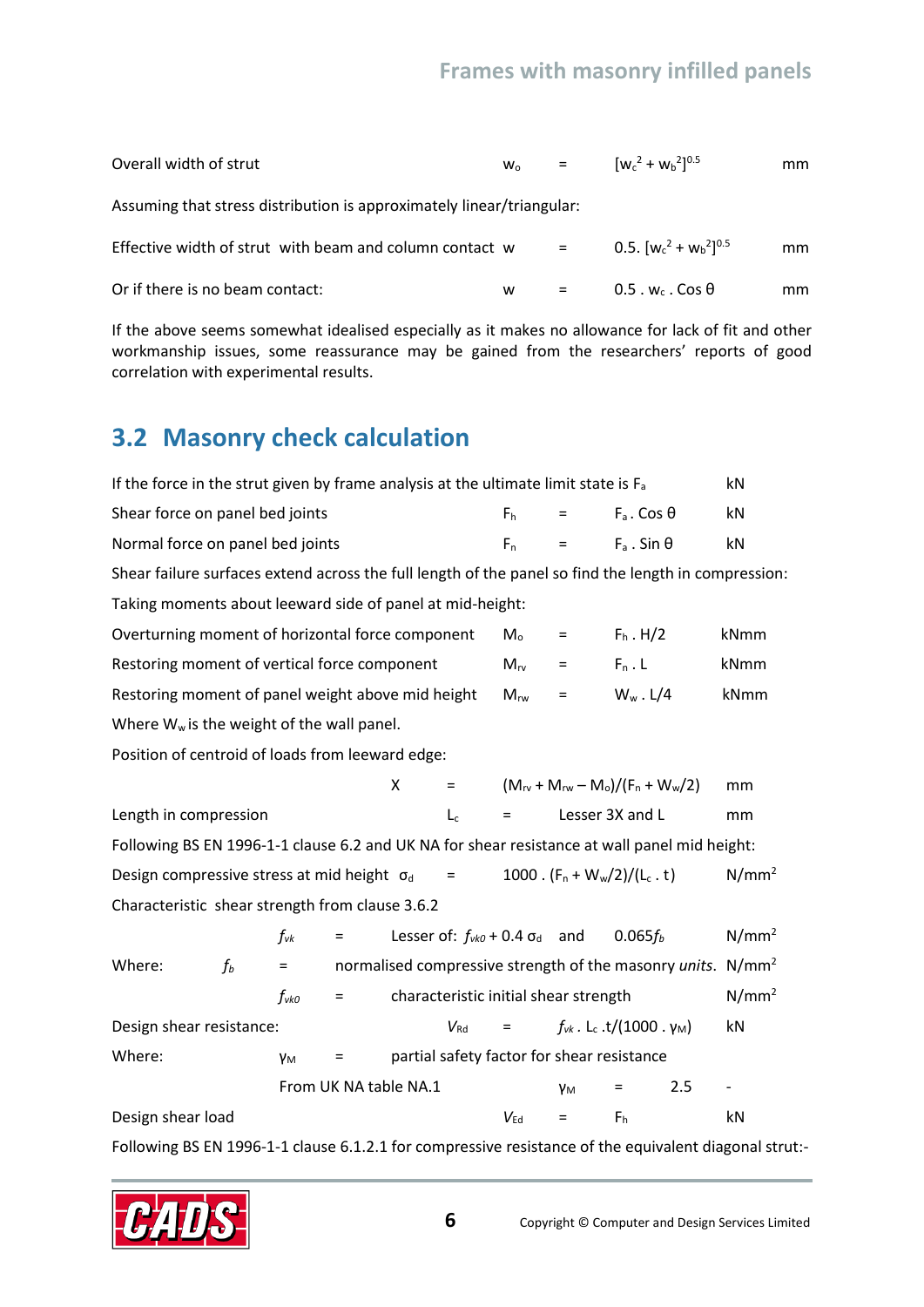| Design compression load                               |                                                                             |          |              |                 | $N_{\rm Ed}$    | $=$                                                                          | $F_a$                        | kN                       |
|-------------------------------------------------------|-----------------------------------------------------------------------------|----------|--------------|-----------------|-----------------|------------------------------------------------------------------------------|------------------------------|--------------------------|
| Design compressive resistance                         |                                                                             |          | $N_{\rm Rd}$ |                 |                 | $\varphi$ .k <sub>a</sub> .w.t.f <sub>k</sub> /(1000.γ <sub>M</sub> )        |                              | kN                       |
| Where:                                                | Yм                                                                          | Ξ        |              |                 |                 | partial safety factor for compression resistance                             |                              |                          |
|                                                       | Eg: from UK NA table NA.1 for category 1 units execution class $2 \gamma_M$ |          |              |                 |                 | =                                                                            | 2.7                          | $\overline{\phantom{0}}$ |
| small area reduction factor:                          |                                                                             | $k_a$    | $=$          |                 |                 | lesser of: $1.0$ and $0.7 + 3A$                                              |                              |                          |
| where:                                                |                                                                             |          |              | A               | $=$             | $w.t/10^6$                                                                   |                              | m <sup>2</sup>           |
|                                                       | From clause 6.1.2.2 reduction factor for slenderness and eccentricity:      |          |              |                 |                 |                                                                              |                              |                          |
|                                                       |                                                                             |          |              | φ               | $=$             | $1 - 2e_{mk}/t$                                                              |                              |                          |
| where:                                                | total eccentricity at mid height                                            |          |              |                 |                 |                                                                              |                              |                          |
|                                                       |                                                                             | $e_{mk}$ | $=$          |                 |                 | Greater: $e_m + e_k$ and 0.05t                                               |                              | mm                       |
| where:                                                | eccentricity due to loads                                                   |          |              | e <sub>m</sub>  | Ξ               |                                                                              | $e_{me} + e_{hm} + e_{init}$ | mm                       |
| where:                                                | eccentricity at mid height due to top and bottom moments                    |          |              |                 |                 |                                                                              |                              |                          |
|                                                       |                                                                             |          |              | e <sub>me</sub> | Ξ               | $M_{mmd}/N_{md}$                                                             |                              | mm                       |
|                                                       | moment at mid height due to top and bottom moments                          |          |              |                 |                 |                                                                              | $M_{mmd}$                    | kNmm                     |
|                                                       | axial force at mid height                                                   |          |              |                 |                 |                                                                              | $N_{md}$                     | kN                       |
|                                                       | eccentricity at mid height due to lateral loads eg wind                     |          |              |                 |                 |                                                                              | $e_{hm}$                     | mm                       |
|                                                       | initial eccentricity (from clause 5.5.1.1) einit                            |          |              |                 | $=$             | $h_{ef}/450$                                                                 |                              | mm                       |
|                                                       | effective length/height                                                     |          |              | $h_{ef}$        | $=$             | $[L^2 + H^2]^{0.5}$                                                          |                              | mm                       |
|                                                       | eccentricity due to creep $e_k$                                             |          | $=$          |                 |                 | 0.002. $\varphi$ . (H <sub>ef</sub> /t). [t. e <sub>m</sub> ] <sup>0.5</sup> |                              | mm                       |
| where:                                                | final creep coefficient                                                     |          |              |                 |                 | $\varphi$ given in UK NA table NA.7                                          |                              | $\overline{\phantom{0}}$ |
|                                                       | The above expressions from BS EN 1996-1-1 cover the general case.           |          |              |                 |                 |                                                                              |                              |                          |
| For infill panels:                                    |                                                                             |          |              |                 | e <sub>me</sub> | $=$                                                                          | 0                            | mm                       |
| According to the UK NA, if $H_{\text{ef}}/t \le 27$ , |                                                                             |          |              |                 |                 |                                                                              |                              |                          |
|                                                       |                                                                             |          |              |                 | $e_{k}$         | $=$                                                                          | 0                            | mm                       |

## <span id="page-8-0"></span>**3.3 Effect on frame members**

The interaction between the infill masonry and the frame members at the corners implies shear forces acting on the columns and beams. If the members modelling the equivalent struts connect direct to the nodes at the beam/column intersection, these shear forces will not appear in the member effects. This can be dealt with by manual intervention in the design checks. Alternatively the equivalent strut may be split into two each connecting to intermediate nodes in the beams and columns. Relevant shear and axial effects will then appear in the member effects and can be taken into account in the checking software.

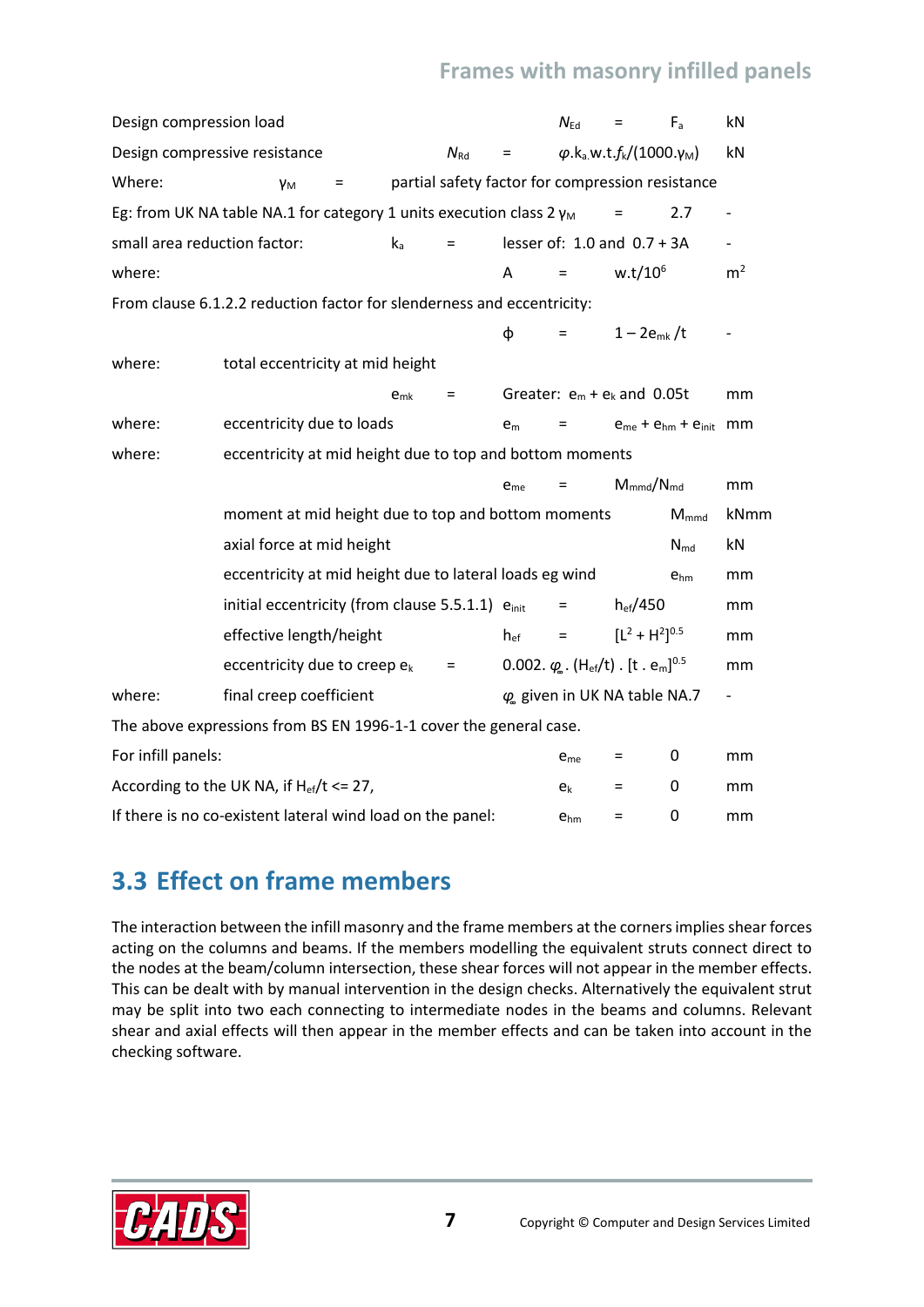## <span id="page-9-0"></span>**4 Worked example**

Note that this example only considers lateral stability in the direction of the Z axis. Obviously stability in the X direction must also be ensured.

## <span id="page-9-1"></span>**4.1 Unbraced frame without masonry panels**

Fig 4.1 shows the A3D MAX stick model of a simple four storey cast insitu reinforced concrete frame.



#### Fig 4.1

The frame has seven bays of 5m, two spans of 8m and 6m, three upper storeys of 3.5 m and ground storey 4.0 m. Columns are 300 x 300 mm section. Main beams are 500 mm overall depth x 300 mm. Edge beams are 500 mm overall depth x 300 mm width except the edge beams parallel to Z axis are 200 mm wide. The roof and floor slabs are 200 mm thick considered as providing rigid horizontal diaphragms. The frame could also have been constructed in steelwork.

The frame is subjected to dead and imposed floor and roof loads applied as panel area loads. Wind and notional horizontal loads are applied as point loads at the joints but could be applied as panel area loads. The frame is first considered as unbraced relying on the rigidity of the beam to column connections for lateral stability.

Fig 4.2 shows the bending moment graphics for the ULS load combination 1.35 x dead + 1.05 x imposed + 1.5 x Zwind. This is a Eurocode load combination with wind as the leading variable and dead load

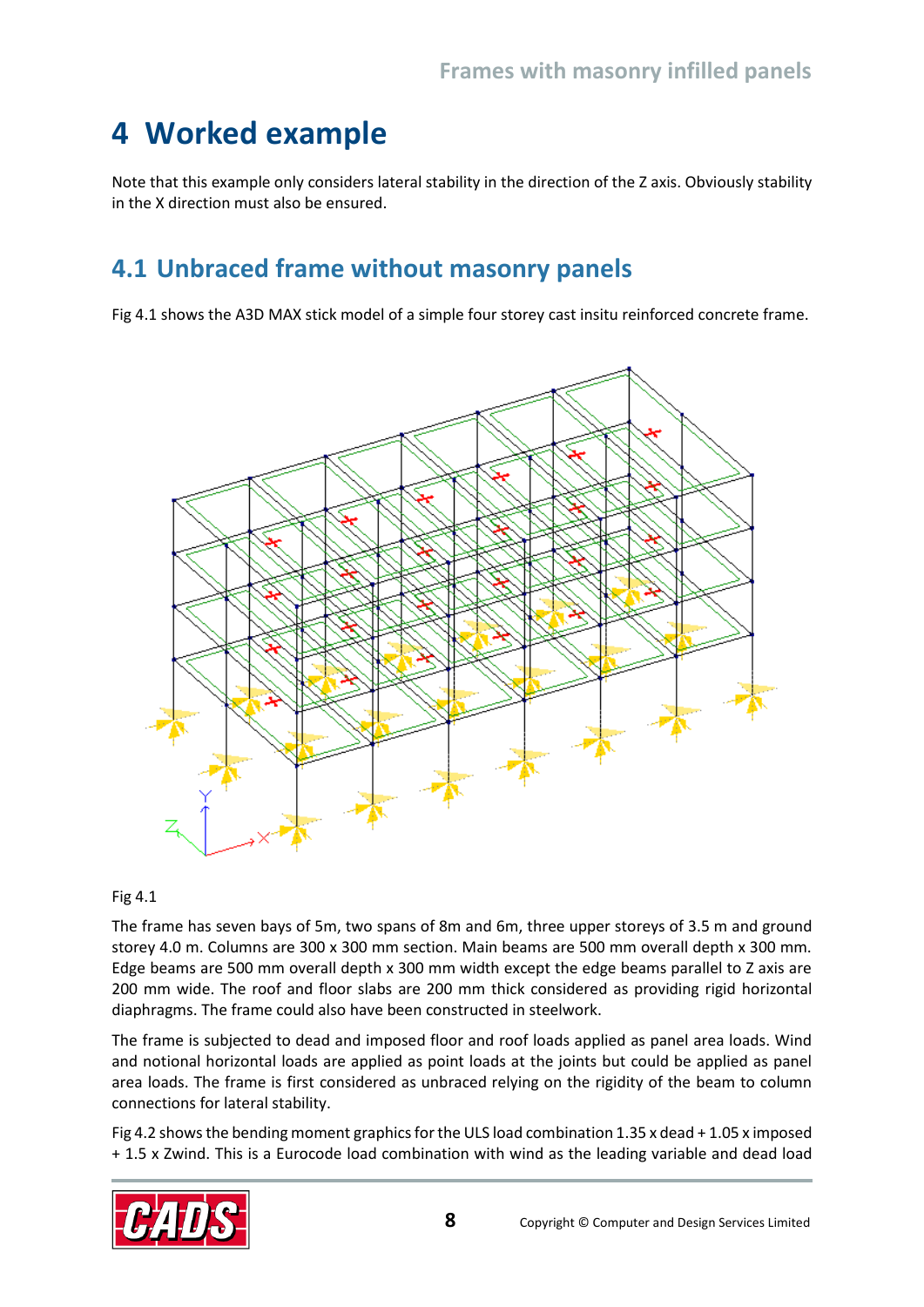acting unfavourably but the equivalent BS 8110/BS 5950 load combination 1.2(dead + imposed + Z wind) would give similar effects. Maximum moment in main beam at first floor is 345 kNm. Maximum moment in internal columns lowest storey is 108 kNm. Note the reversed moments in the windward (near) first storey columns.

Fig 4.3 shows the deflection graphics for the equivalent serviceability load combination: 1.0 (dead + imposed + wind Z). The deflection at roof level is 40 mm.



Fig 4.2 Moments in frame for ULS load combination 1.35xdead + 1.05ximposed + 1.5xZwind.

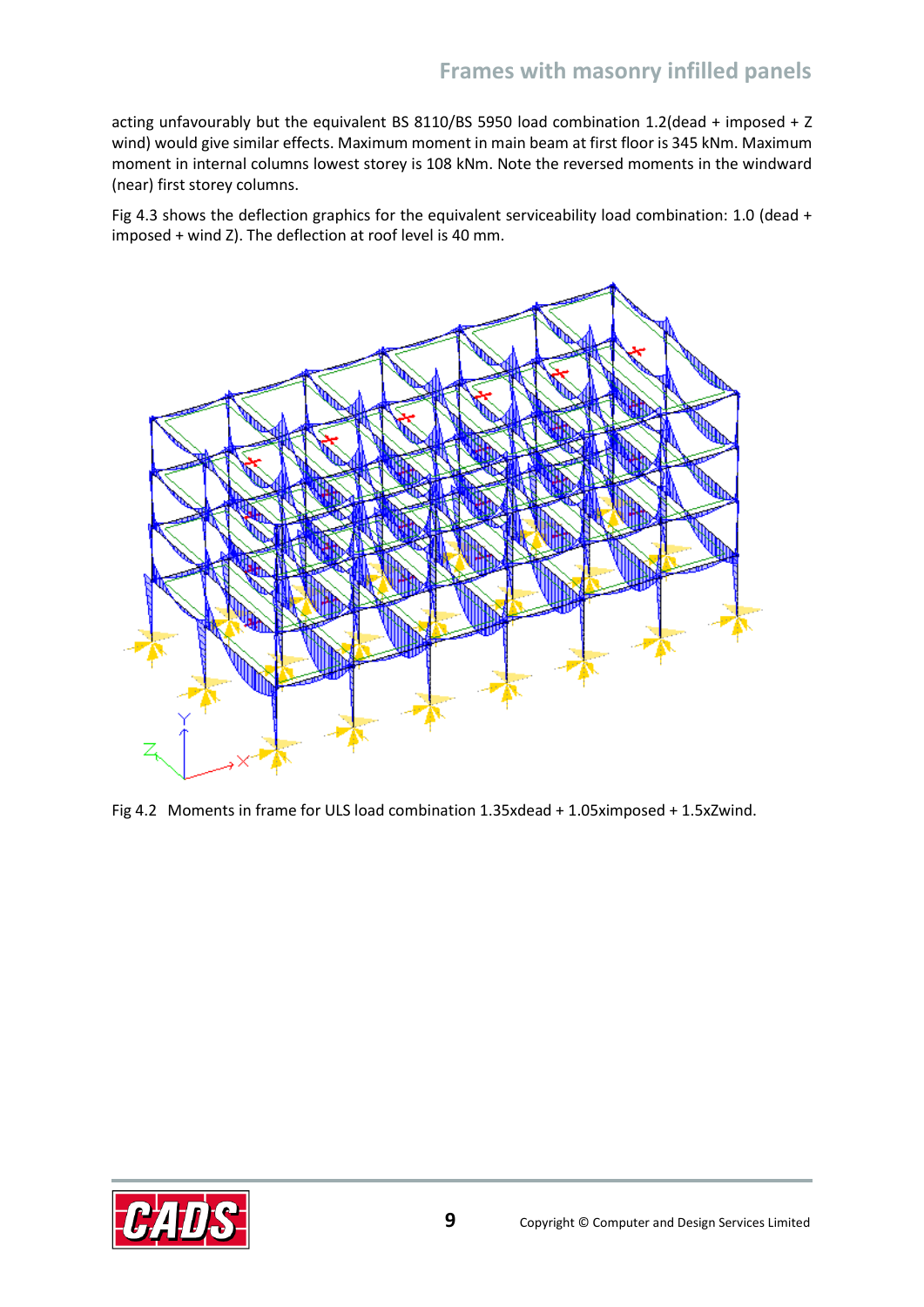

Fig 4.3 Deflection of unbraced frame under SLS load combination 1.0(dead + imposed + wind Z)

## <span id="page-11-0"></span>**4.2 Frame with masonry infill panels in end frames**

After analysing the unbraced frame it is now proposed to add masonry infill panels to the end walls in the smaller (6.000 m) spans.

It is proposed to use 215 mm thick solid dense concrete blockwork of 7.3 N/mm<sup>2</sup> unit strength laid `flat' in general purpose mortar of strength class M4. Using CADS Wallpanel MAX or BS EN 1996-1-1 itself the following properties are obtained:

| Density as laid:                            |                    | 19.4 | kN/m $^3$     |
|---------------------------------------------|--------------------|------|---------------|
| Normalised unit strength                    | $f_{\rm b}$        |      | 10.1 $N/mm^2$ |
| Masonry characteristic compressive strength | $f_{k}$            | 3.83 | $N/mm^2$      |
| Modulus of elasticity (short term)          | $E_{w}$            | 3.83 | $kN/mm^2$     |
| Characteristic initial shear strength       | $f_{\mathsf{kvo}}$ | 0.15 | $N/mm^2$      |

First calculate the effective width of the equivalent struts following section 3.1:-

The calculation for the lowest storey panel is shown here. Upper storeys are similar.

| Ew | $\equiv$ $\equiv$         | modulus of elasticity of the wall masonry                                    | 3.83 | $kN/mm^2$ |
|----|---------------------------|------------------------------------------------------------------------------|------|-----------|
| E. | $\mathbf{r} = \mathbf{r}$ | modulus of elasticity of the column in C32/40 concrete 28.0 $\text{kN/mm}^2$ |      |           |
|    | $\equiv$ $\equiv$         | the thickness of the wall                                                    | 215  | mm        |

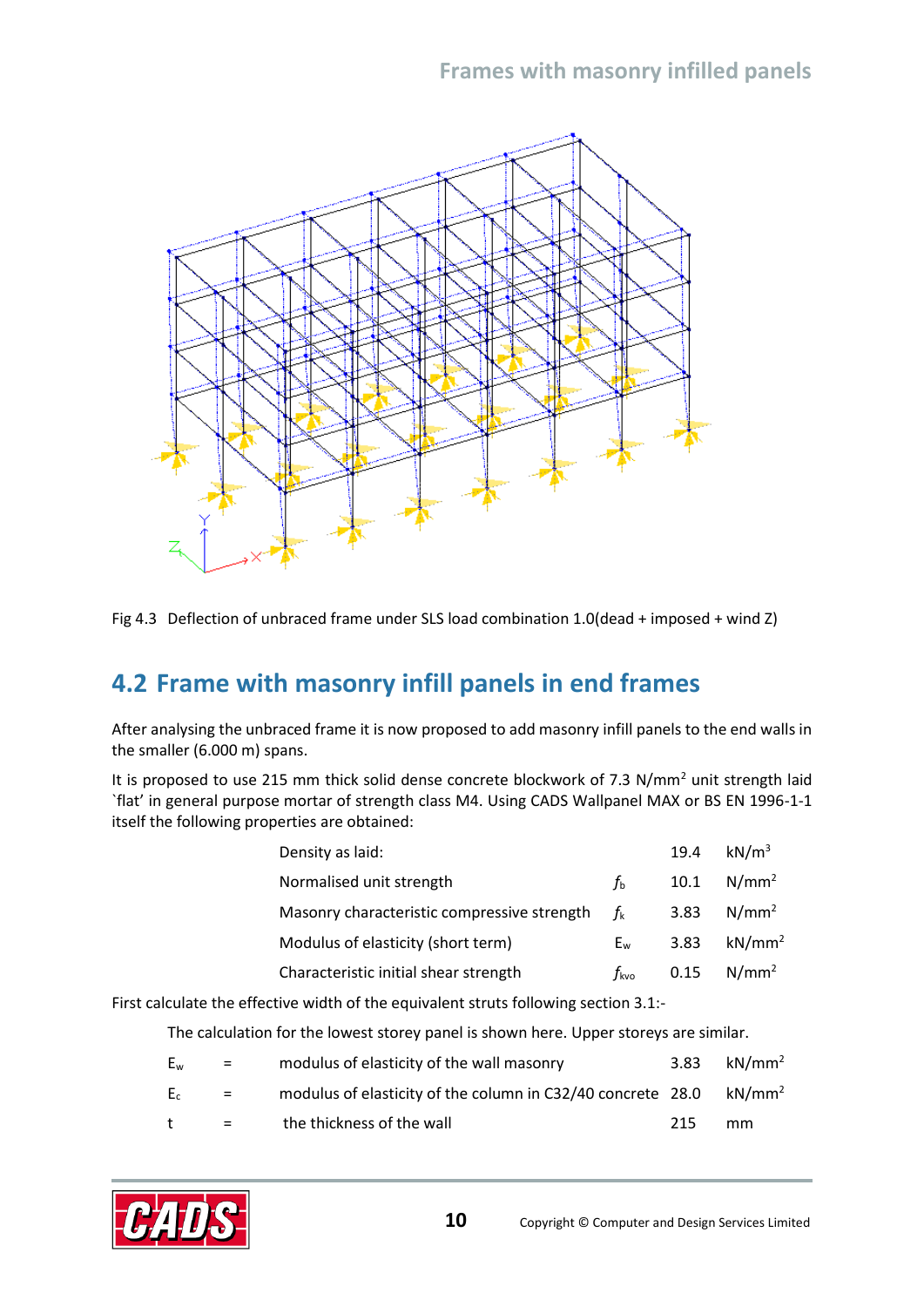| Н                         | Ξ                   | height of the panel                                                            |                |         | 4000 - 500mm                                                                               | 3500                          | mm        |
|---------------------------|---------------------|--------------------------------------------------------------------------------|----------------|---------|--------------------------------------------------------------------------------------------|-------------------------------|-----------|
| L                         | $\equiv$            | length of the panel in mm                                                      |                |         | $6000 - 300$                                                                               | 5700                          | mm        |
| θ                         | $\equiv$            | $tan^{-1}(H/L)$                                                                |                |         |                                                                                            | 31.6                          | degrees   |
| $L_d$                     | $\equiv$            | Diagonal length = $[L^2 + H^2]^{0.5}$                                          |                |         |                                                                                            | 6689                          | mm        |
| $I_c$                     | $\equiv$            | $300^{4}/12$                                                                   |                |         |                                                                                            | 675 x $10^6$ mm <sup>4</sup>  |           |
| $\mathsf{I}_{\mathsf{b}}$ | $=$                 | 200.500 <sup>3</sup> /12                                                       |                |         |                                                                                            | 3125 x $10^6$ mm <sup>4</sup> |           |
|                           |                     | Wall/column relative stiffness parameter:                                      |                |         |                                                                                            |                               |           |
| $\lambda_c$               | $=$                 | $[E_w \tcdot t \tcdot Sin2\theta / (4 \tcdot E_c \tcdot I_c \tcdot H)]^{0.25}$ |                |         |                                                                                            |                               |           |
|                           | $=$                 |                                                                                |                |         | $[3.83 \times 215 \times 0.892/(4 \times 28 \times 675 \times 10^{6} \times 3500]^{0.25}$  | 0.00129                       | $mm^{-1}$ |
|                           |                     | Column contact length:                                                         | $W_c$          | $=$ $-$ | $0.5 \pi / \lambda_c$                                                                      | 1216                          | mm        |
|                           |                     | Wall/beam relative stiffness parameter:                                        |                |         |                                                                                            |                               |           |
| $\lambda_{\rm b}$         | $=$                 | $[E_w \tcdot t \tcdot Sin2\theta / (4 \tcdot E_b \tcdot I_b \tcdot L)]^{0.25}$ |                |         |                                                                                            |                               |           |
|                           | $\equiv$            |                                                                                |                |         | $[3.83 \times 215 \times 0.892/(4 \times 28 \times 3125 \times 10^{6} \times 5700]^{0.25}$ | $0.000779$ mm <sup>-1</sup>   |           |
|                           | Beam contact length |                                                                                | W <sub>b</sub> | $=$     | $0.5 \pi / \lambda_{b}$                                                                    | 2016                          | mm        |
|                           |                     | Effective width of strut                                                       | W              | $=$     | 0.5. $[w_c^2 + w_b^2]^{0.5}$                                                               | 1177                          | mm        |
|                           | Magnitude check     |                                                                                |                |         | $L_d/10$                                                                                   | 669                           | mm        |

#### <span id="page-12-0"></span>**4.2.1 Analysis with single equivalent strut system**

In the A3D MAX model a user defined material type was created:-

|    | Reference                                                                   | <b>Elastic</b><br><b>Modulus</b> | Poisson's<br>Ratio | <b>Density</b> | <b>Thermal</b><br>Expansion | Design<br><b>Strength</b> | <b>Material</b><br><b>Type</b>    | ┻ |  |  |  |
|----|-----------------------------------------------------------------------------|----------------------------------|--------------------|----------------|-----------------------------|---------------------------|-----------------------------------|---|--|--|--|
| 90 | EN-ConcLC60                                                                 | 31.941                           | 0.200              | 19,500         | 12.000                      |                           | Concrete                          |   |  |  |  |
| 91 | EN-ConcLC70                                                                 | 33.283                           | 0.200              | 19.500         | 12.000                      |                           | Concrete $\overline{\phantom{a}}$ |   |  |  |  |
| 92 | EN-ConcLC80                                                                 | 34.510                           | 0.200              | 19.500         | 12.000                      |                           | Concrete                          |   |  |  |  |
| ▸  | Infill masonry                                                              | 3.830                            | 0.300              | 19.400         | 12.000                      |                           | Masonry -                         |   |  |  |  |
| ∗  |                                                                             |                                  |                    |                |                             |                           | $\overline{\phantom{0}}$          | Ш |  |  |  |
|    | $\overline{\phantom{a}}$<br>Delete<br>Help<br><b>Close</b><br>Steel Library |                                  |                    |                |                             |                           |                                   |   |  |  |  |

Fig 4.4 Materials editor showing user defined material type `Infill masonry'.

As noted in 2.2.1 above, the density is not actually used in compression-only members.

A member type was created for the equivalent strut as shown in fig 4.5.

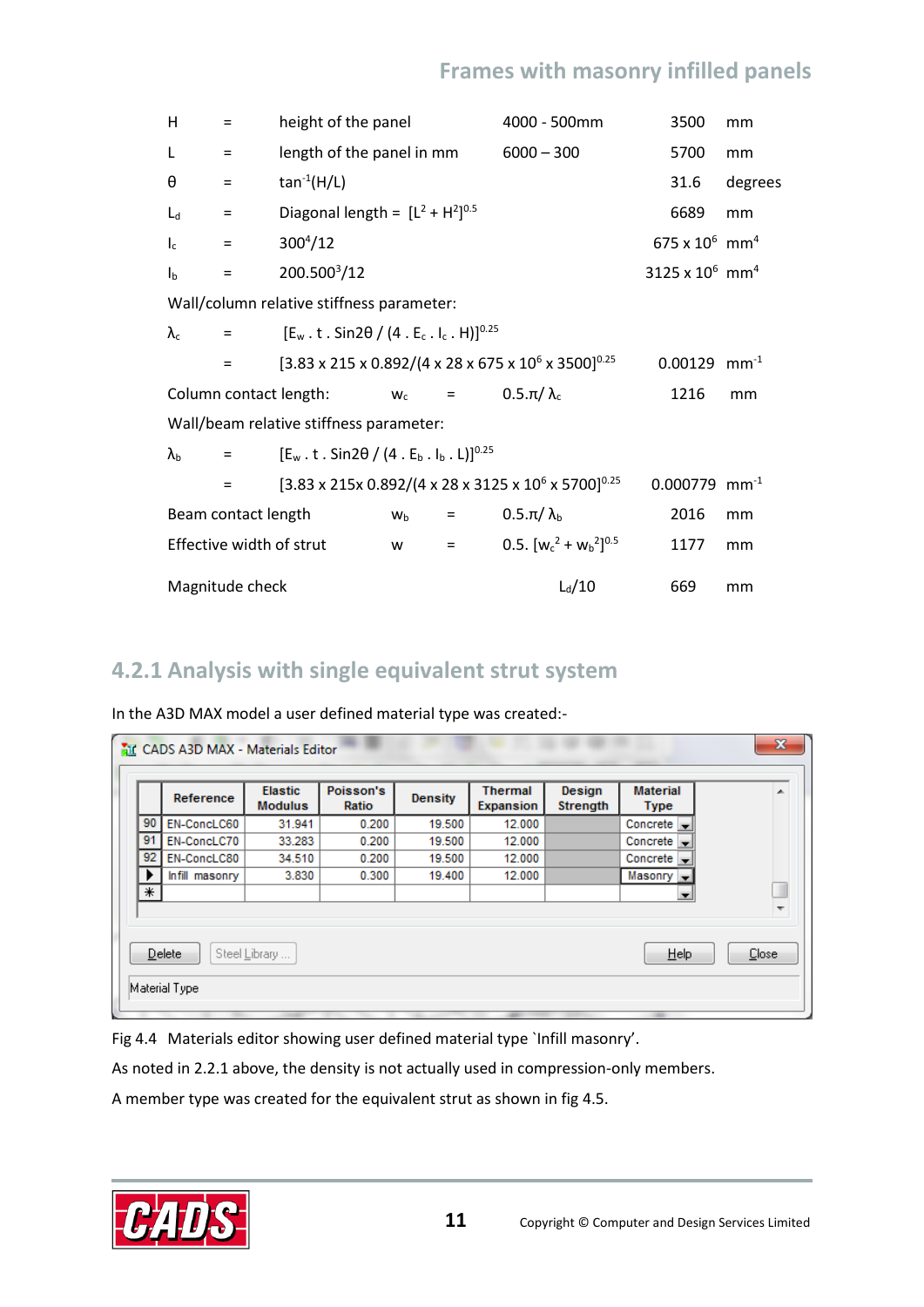|                                                                                                                                                                                                                                                                                  |  | Equivalent strut<br>Section Properties(cm)   |                                                |  | 証                      | Infill masonry |                                |        |
|----------------------------------------------------------------------------------------------------------------------------------------------------------------------------------------------------------------------------------------------------------------------------------|--|----------------------------------------------|------------------------------------------------|--|------------------------|----------------|--------------------------------|--------|
| $\chi$ C Elem A=2526 lx=3E+006 ly=1E+005<br>49472.396<br>2526.250<br>Area<br>Section <sup>Zx</sup><br>Modulus <sub>Zy</sub><br>Inertia Ixx<br>9052.396<br>2.907e+006<br>Inertia lyy<br>0.010<br>97313.255<br>Shear Ax<br>Area Ay<br>Torsional<br>0.010<br>340492.919<br>Constant |  |                                              |                                                |  |                        |                |                                |        |
|                                                                                                                                                                                                                                                                                  |  | Elements Data(mm)<br><b>Width</b><br>215.000 | Height<br>1175.000                             |  | <b>Vertical Offset</b> | 0.000          | <b>Lateral Offset</b><br>0.000 |        |
| ⋇                                                                                                                                                                                                                                                                                |  |                                              |                                                |  |                        |                |                                |        |
|                                                                                                                                                                                                                                                                                  |  |                                              | [10000.000 to] / Vertical Offset (mm) , Range: |  |                        |                | OΚ<br>Help                     | Cancel |

Fig 4.5 User inputs for equivalent strut member type using the `elements' option.

The equivalent strut member type was selected in *Quick member* with pinned ends specified as shown in fig 4.6.

| <b>Set Member Properties</b> | X                |
|------------------------------|------------------|
| Member Types                 | Equivalent strut |
| End1 Fixity                  | Pinned           |
| End2 Fixity                  | Pinned           |
| Orientation                  | 0.00             |
| Handing                      | Left             |
| P-Delta Behaviour            | Suppressed       |
|                              |                  |
|                              | Cancel<br>OK     |

Fig 4.6 Quick member selection.

The equivalent strut cross braces were applied to the frame model to produce the arrangement shown in fig 4.7. All the bracing members were selected and defined as `compression-only' members using the *Member attributes > General* dialog.

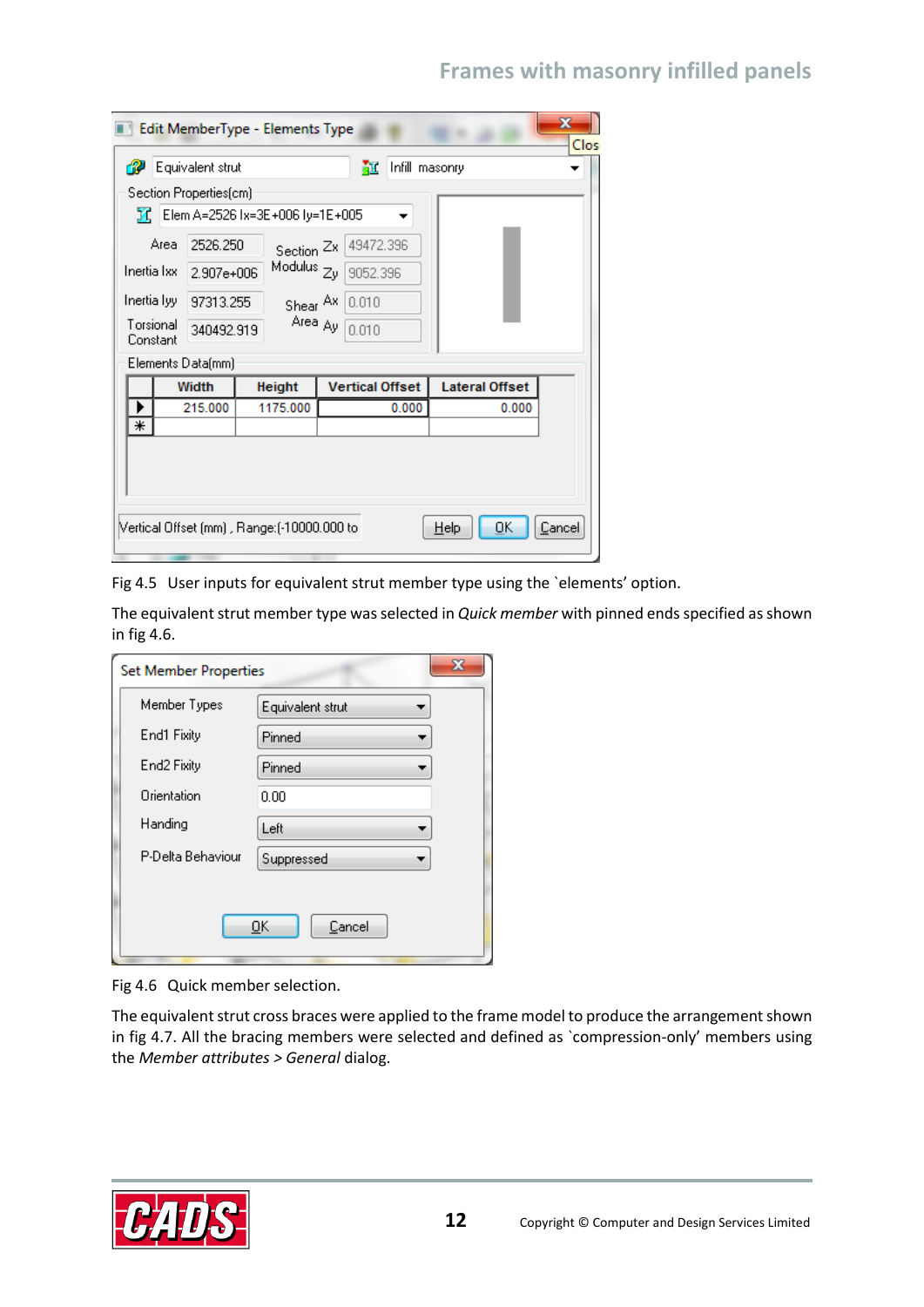

Fig 4.7 Stick model of frame after adding equivalent strut cross bracing.

Before analysis open the *Calculation options* dialog and check that *Tension/compression-only*  behaviour is enabled.

Analysis results show horizontal deflection 3.5 mm at roof level due to SLS load combination 1.0(dead + imposed +Zwind). This may be compared with the corresponding value for the unbraced frame: 40 mm.

Fig 4.8 shows the axial force graphics for the ULS load combination 1.35 x dead + 1.05 x imposed + 1.5 x Zwind. Maximum force in the lowest storey diagonals is 258 kN.

Fig 4.9 shows the bending moment graphics for the ULS load combination 1.35 x dead + 1.05 x imposed + 1.5 x Zwind. Maximum moment in main beams at first floor is 286 kNm compared with 345 kNm for the unbraced frame. Maximum moment in internal columns of the lowest storey is 36 kNm compared with 108 kNm for the unbraced frame. Note that in contrast to the unbraced frame the moments in the windward (near) first storey columns are not reversed. In fact the wind loads in the Z direction are almost entirely carried by the infill masonry.

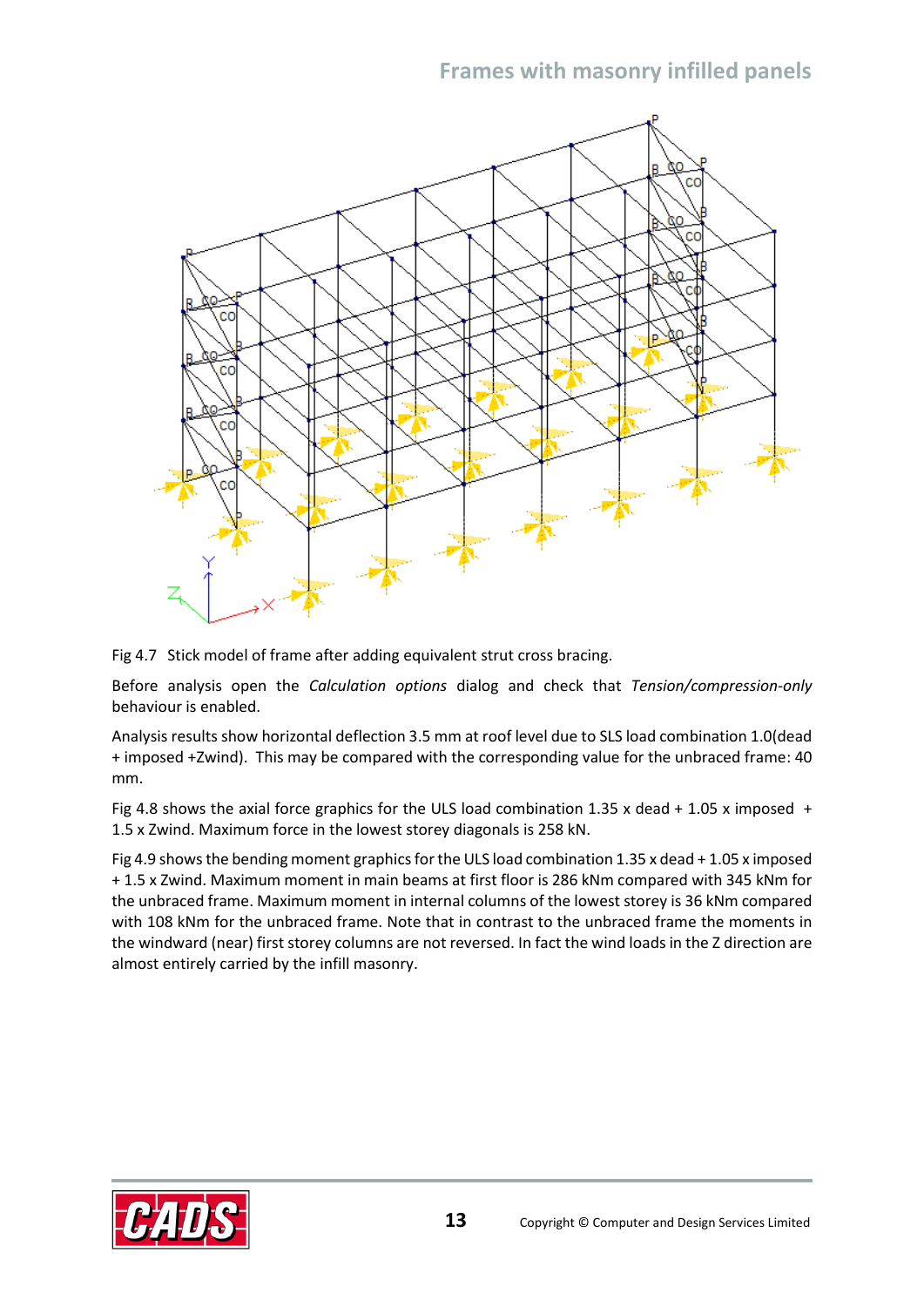

Fig 4.8 Stick model of frame showing axial force graphics for ULS load combination 1.35 x dead + 1.05 x imposed + 1.5 x Zwind.

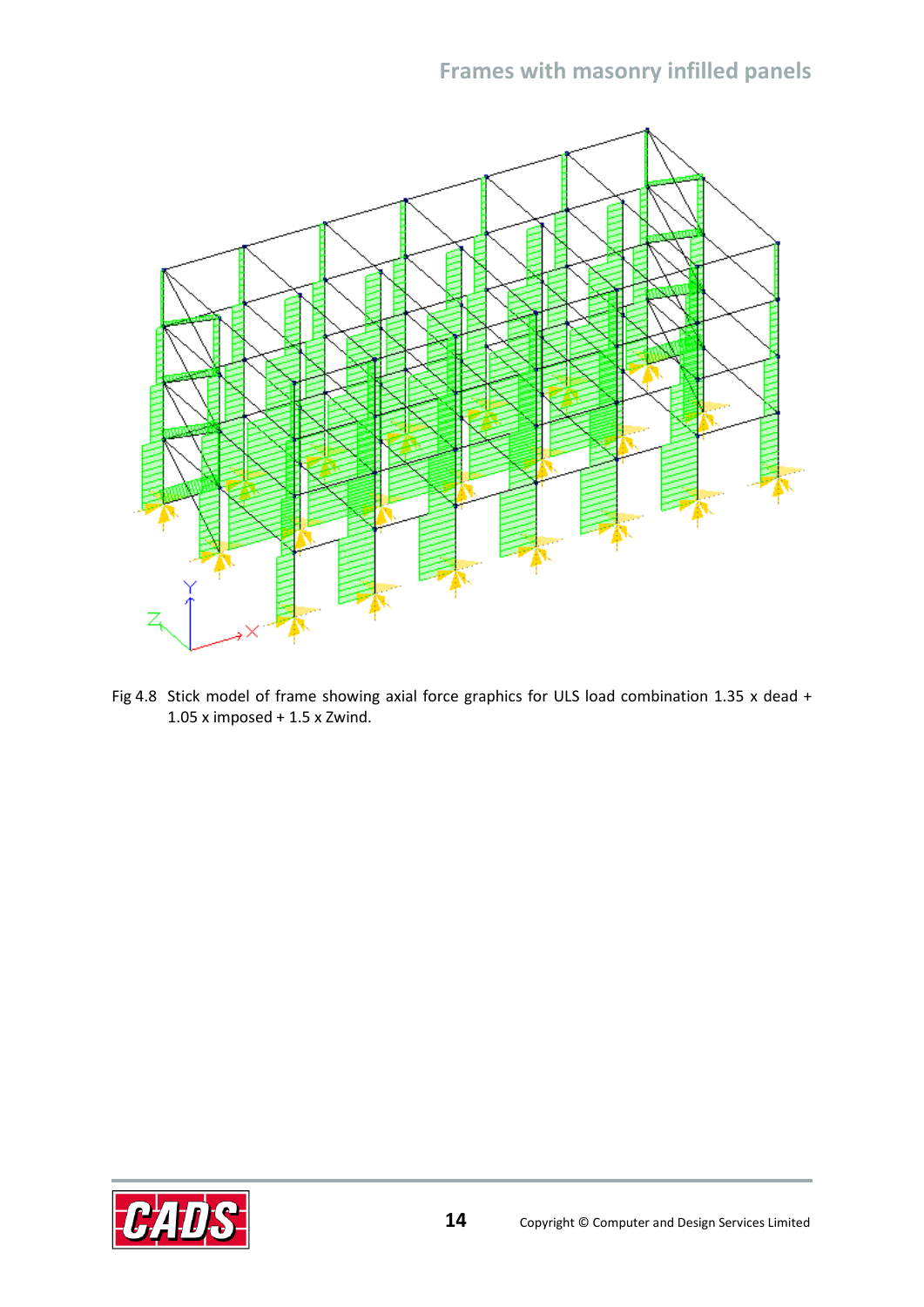

Fig 4.9 Stick model of frame showing moment graphics for ULS load combination 1.35 x dead + 1.05 x imposed + 1.5 x Zwind.

#### <span id="page-16-0"></span>**4.2.2 Analysis with twin equivalent strut system**

As mentioned in section 3.3, the compression force in the equivalent strut is applied to the beams and columns over finite corner contact lengths. This induces shear forces and bending moments in the members. A reasonable method of modelling this is to divide each equivalent strut into two portions extending between nodes positioned at one-third the relevant contact lengths from the faces of the columns and beams at the corners of the panel. The section depths of the members representing the equivalent strut are half the values adopted for the single strut system. Fig 4.10 shows the stick model with the axial force graphics for ULS load combination 1.35 x dead + 1.05 x imposed + 1.5 x Zwind superimposed. The sum of the strut forces in the lower compression diagonals is 251.8 kN compared with 258 kN in the simpler single strut model. This is an insignificant difference but the effect on the moments and shears in the beams and columns is greater as illustrated in fig 4.11 and 4.12. The deflection at roof level is 4.2 mm compared with 3.5 mm for the single strut system.

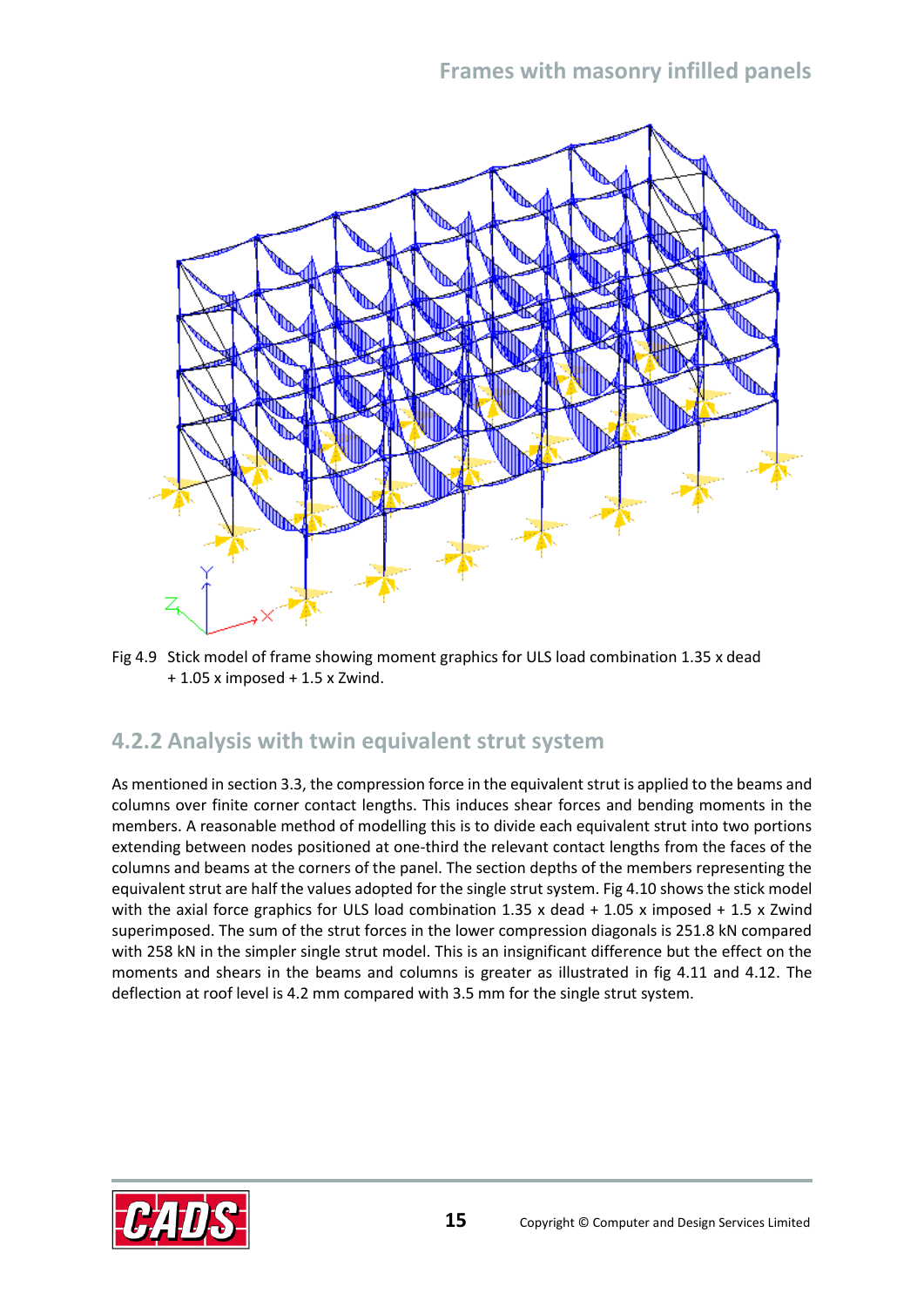

Fig 4.10 Frame with twin equivalent strut system with axial force diagram superimposed.



Fig 4.11 End frame shear force diagram

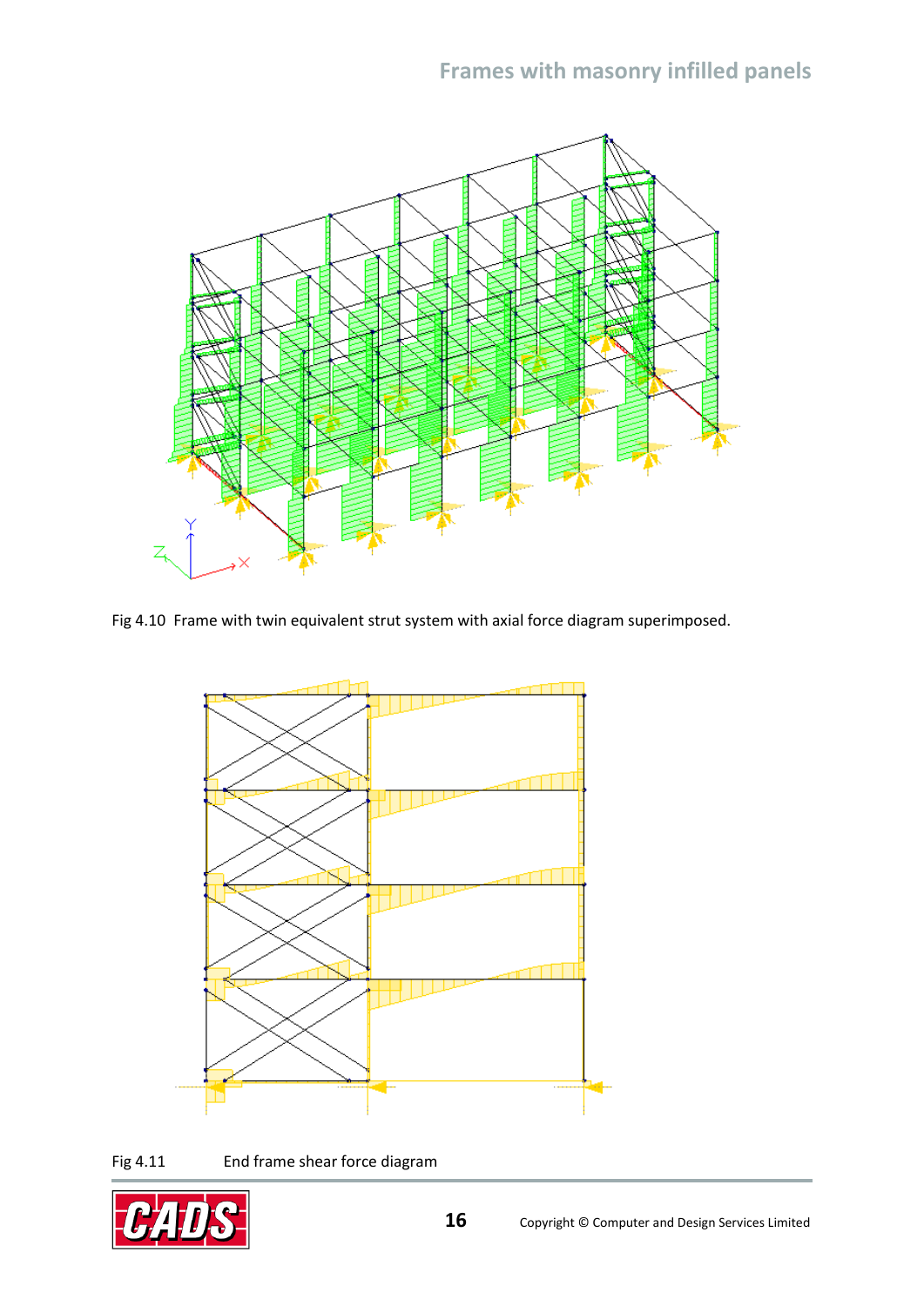

<span id="page-18-0"></span>

#### **4.2.3 Verification of masonry panels**

Having established the effect of the infilled panels on the behaviour of the frame it is necessary to check whether the masonry panels have adequate resistance to the applied forces following the procedure given in section 3.2:-

Force in the equivalent strut given by frame analysis at the ultimate limit state:

|                                          | $F_{\rm a}$             | $\mathbf{r} = \mathbf{r}$ | 258              | kN |
|------------------------------------------|-------------------------|---------------------------|------------------|----|
| $\theta =$                               | tan <sup>-1</sup> (H/L) |                           | $=$ 31.6 degrees |    |
| Shear force on panel bed joints $F_h$ =  | $F_a$ . Cos $\theta$    | $=$                       | 219.7            | kN |
| Normal force on panel bed joints $F_n =$ | $F_a$ . Sin $\theta$    | $=$                       | 135.2            | kN |

Shear failure surfaces extend across the full length of the panel so find the length in compression:

Taking moments about leeward side of panel at mid-height:

Overturning moment of horizontal force component:

 $M_0$  =  $F_h$ . H/2 = 384475 kNmm

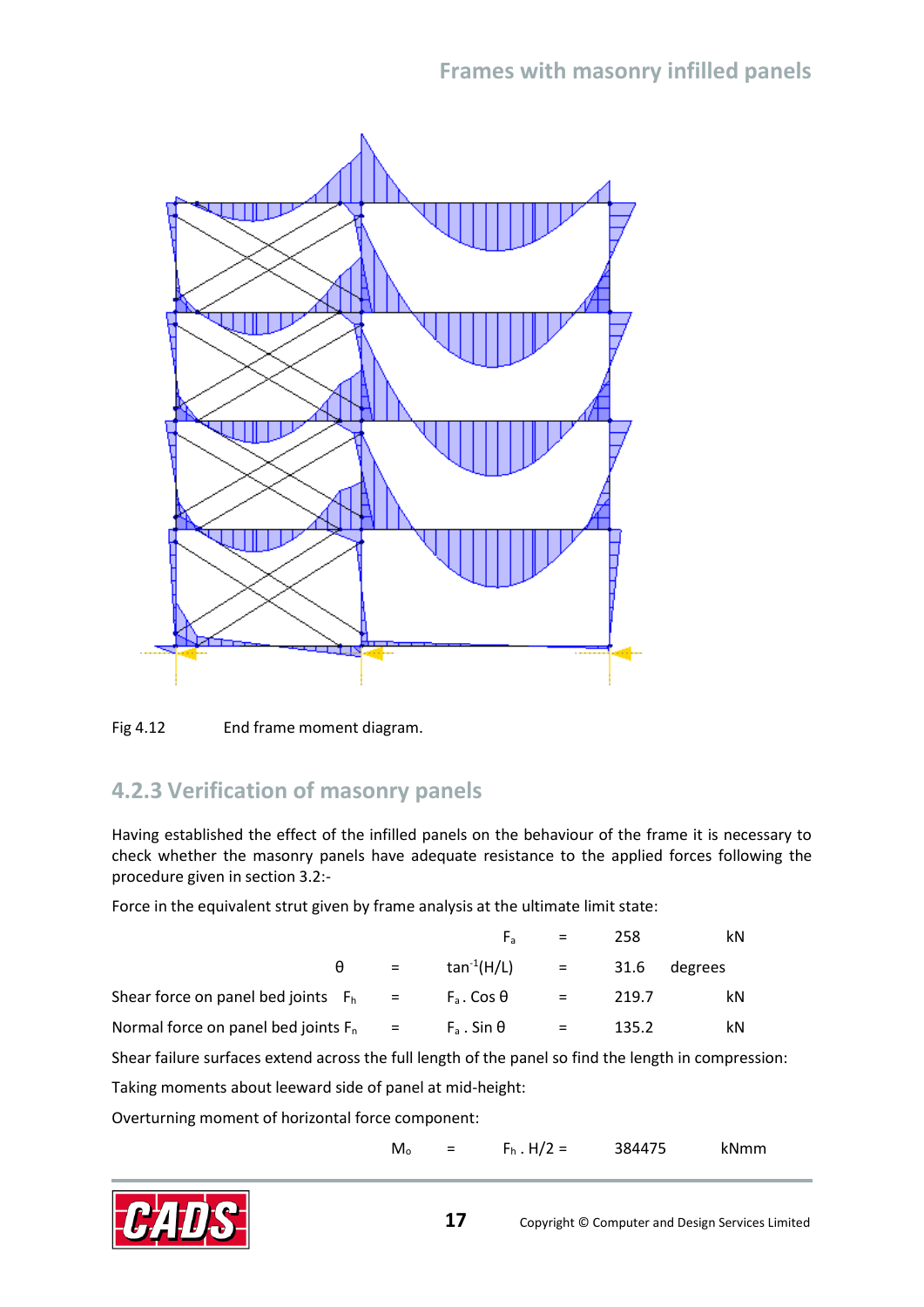Restoring moment of vertical force component

|                                                   |       |                           |                                                                                    | $M_{rv}$ = $F_n \cdot L =$                  |             |  | 770640 | kNmm |
|---------------------------------------------------|-------|---------------------------|------------------------------------------------------------------------------------|---------------------------------------------|-------------|--|--------|------|
| Weight of wall panel                              | $W_w$ | $\sim$ $=$                |                                                                                    | $5.7 \times 3.5 \times 0.215 \times 19.4 =$ |             |  | 83.2   | kN   |
| Restoring moment of panel weight above mid height |       |                           |                                                                                    |                                             |             |  |        |      |
|                                                   |       |                           | $M_{\rm rw}$                                                                       | <b>Service</b> Service                      | $W_w$ . L/4 |  | 118560 | kNmm |
| Position of centroid of loads from leeward edge:  |       |                           |                                                                                    |                                             |             |  |        |      |
| X                                                 | $=$   |                           | $(M_{\text{rv}} + M_{\text{rw}} - M_{\text{o}})/(F_{\text{n}} + W_{\text{w}}/2)$ = |                                             |             |  | 2855   | mm   |
| Length in compression $L_c$                       |       | $\mathbf{r} = \mathbf{r}$ |                                                                                    | Lesser 3X and L                             |             |  |        |      |
|                                                   |       |                           |                                                                                    | Lesser 8564 and 5700                        |             |  | 5700   | mm   |
|                                                   |       |                           |                                                                                    |                                             |             |  |        |      |

The full length is in compression

Following BS EN 1996-1-1 clause 6.2 and UK NA for shear resistance at wall panel mid height: Design compressive stress at mid height:

| $\sigma_{\text{d}}$<br>$=$                                                                            |                            | 1000. $(F_n + W_w/2)/(L_c \tcdot t)$ |                                                                                      |                                | $=$                             | 0.144        | N/mm <sup>2</sup> |
|-------------------------------------------------------------------------------------------------------|----------------------------|--------------------------------------|--------------------------------------------------------------------------------------|--------------------------------|---------------------------------|--------------|-------------------|
| Characteristic shear strength                                                                         | $f_{\mathsf{v}\mathsf{k}}$ |                                      | = Lesser of: $f_{\nu k0}$ + 0.4 $\sigma_d$ and                                       |                                |                                 | $0.065f_{b}$ | N/mm <sup>2</sup> |
|                                                                                                       | $\equiv$                   |                                      | $0.15 + 0.4 \times 0.144$ and 0.065 x 10.1                                           |                                |                                 |              | $N/mm^2$          |
|                                                                                                       | Ξ                          |                                      | lesser: 0.21 and 0.65                                                                |                                | $=$                             | 0.21         | $N/mm^2$          |
| Design shear resistance: VRd                                                                          | $\equiv$                   |                                      | $f_{vk}$ . L <sub>c</sub> .t/(1000.γ <sub>M</sub> )                                  |                                |                                 |              |                   |
|                                                                                                       | $\equiv$                   |                                      | $0.21 \times 5700 \times 215/(1000 \times 2.5) = 102.9$                              |                                |                                 |              | kN                |
| Design shear force                                                                                    |                            | $V_{\text{Ed}}$                      | $=$                                                                                  | F <sub>h</sub>                 | $=$                             | 219.7        | kN                |
| Shear resistance utilisation                                                                          | $U_v$                      | $=$                                  | 219.7/102.9                                                                          |                                | $\quad \  \  =$                 | 2.14         |                   |
| Following BS EN 1996-1-1 clause 6.1.2.1 for compressive resistance of the equivalent diagonal strut:- |                            |                                      |                                                                                      |                                |                                 |              |                   |
| Section area of equivalent strut: A                                                                   |                            | Ξ                                    | $w.t/10^6$                                                                           |                                |                                 |              |                   |
|                                                                                                       |                            | $\equiv$                             | 1.175 x 0.215                                                                        |                                | $=$                             | 0.252        | m <sup>2</sup>    |
| small area reduction factor:                                                                          | $k_a$                      | $\equiv$                             |                                                                                      |                                | lesser of: $1.0$ and $0.7 + 3A$ |              |                   |
|                                                                                                       |                            | $=$                                  |                                                                                      | 1.0 and $1.458 =$              |                                 | 1.0          |                   |
| Eccentricity:                                                                                         |                            |                                      |                                                                                      |                                |                                 |              |                   |
| Assuming out-of-plane loading is negligible                                                           |                            |                                      |                                                                                      | $e_{hm}$                       | $=$                             | 0            | mm                |
| No applied end moments                                                                                |                            |                                      |                                                                                      | $e_{me}$                       | $=$                             | 0            | mm                |
| Effective length of strut = panel diagonal                                                            |                            |                                      | $h_{ef}$ =                                                                           | $L_d$                          | $=$                             | 6689         | mm                |
| Slenderness                                                                                           |                            |                                      | $h_{ef}/t$                                                                           |                                | $=$                             | 31.1         |                   |
| Eccentricity due to creep                                                                             |                            |                                      |                                                                                      |                                |                                 |              |                   |
| Initial eccentricity                                                                                  | $e_{\text{init}}$          | $=$                                  | $h_{ef}/450$                                                                         |                                | $\equiv$                        | 14.9         | mm                |
| Total eccentricity due to loads $e_m$                                                                 |                            | $\qquad \qquad =$                    |                                                                                      | $e_{me} + e_{hm} + e_{init}$ = |                                 | 14.9         | mm                |
| From UK NA table NA.7 creep coefficient                                                               |                            |                                      | $\varphi$                                                                            |                                | $=$                             | 1.5          | -                 |
| Eccentricity due to creep e <sub>k</sub>                                                              | $=$                        |                                      | 0.002. $\varphi_{\rm s}$ . (H <sub>ef</sub> /t). [t. e <sub>m</sub> ] <sup>0.5</sup> |                                |                                 |              |                   |

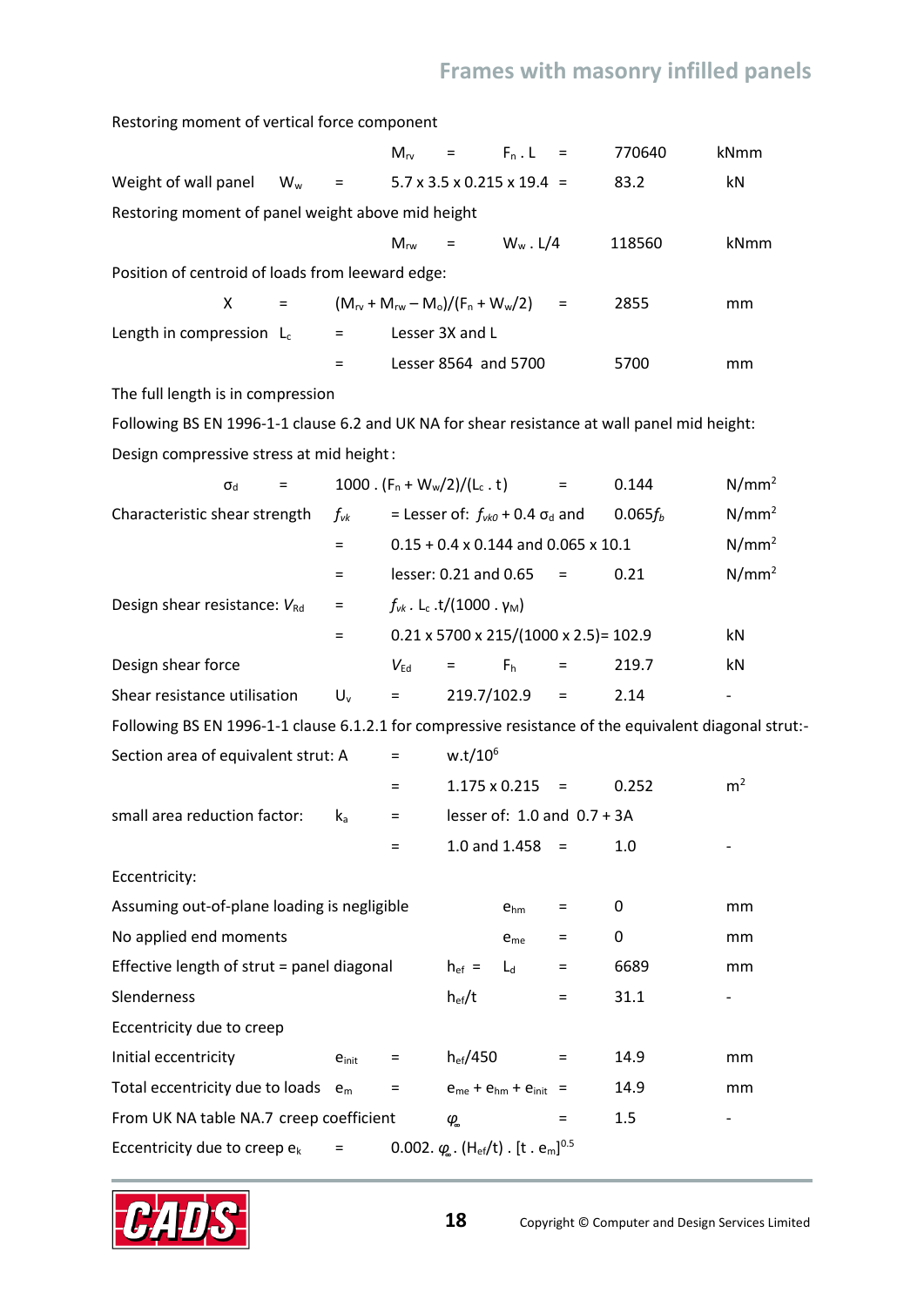| $=$                                                                                                                  |   | $0.002 \times 1.5 \times 31.1 \times [215 \times 14.9]^{0.5}$           |            |                                | $=$ | 5.3   | mm |
|----------------------------------------------------------------------------------------------------------------------|---|-------------------------------------------------------------------------|------------|--------------------------------|-----|-------|----|
| total eccentricity at mid height $e_{mk}$ =                                                                          |   |                                                                         |            | Greater: $e_m + e_k$ and 0.05t |     |       |    |
|                                                                                                                      |   | Greater: 20.2 and 10.75                                                 |            |                                | $=$ | 20.2  | mm |
| reduction factor for slenderness and eccentricity:                                                                   |   |                                                                         |            |                                |     |       |    |
|                                                                                                                      | ф | $=$ $\sim$                                                              |            | $1 - 2e_{mk}/t =$              |     | 0.812 |    |
| Design compressive resistance $N_{\text{Rd}} = \varphi \cdot k_a \cdot \pi \cdot f_k/(1000 \cdot \gamma_{\text{M}})$ |   |                                                                         |            |                                |     |       |    |
| $=$                                                                                                                  |   | $0.812 \times 1.0 \times 1177 \times 215 \times 3.83/(1000 \times 2.7)$ |            |                                |     | 291.5 | kN |
| Design compression load                                                                                              |   | $N_{\rm Ed}$                                                            | $=$ $\sim$ | $F_{a}$                        | $=$ | 258   | kN |
| Compressive resistance utilisation                                                                                   |   | $U_c$                                                                   | $=$        | $258/291.5 =$                  |     | 0.89  |    |

#### **Conclusion**

The above masonry design checks indicate that the lowest storey equivalent struts have adequate compression resistance but the shear resistance of the masonry infill panel is inadequate by a factor of 2.14. Indications are that infilling both panels at each end of the building would provide sufficient shear resistance. This would need to be verified by adding the relevant diagonal members followed by re-analysis and masonry design checks.

Finally the beam and column members of the infilled frames need to be verified for the moments, shears and axial forces produced by the analysis as shown in figs 4.11 and 4.12 using the normal procedures for reinforced concrete or steelwork as appropriate. Attention should also be given to the columns and foundations below the level of the ground floor beams to ensure that these are not the `weakest links in the chain.'

As this analysis and design method for masonry infilled frames is not yet supported by Eurocodes or equivalent authoritative guidance it would be prudent not to pursue a `tight' design.

----oo0oo----